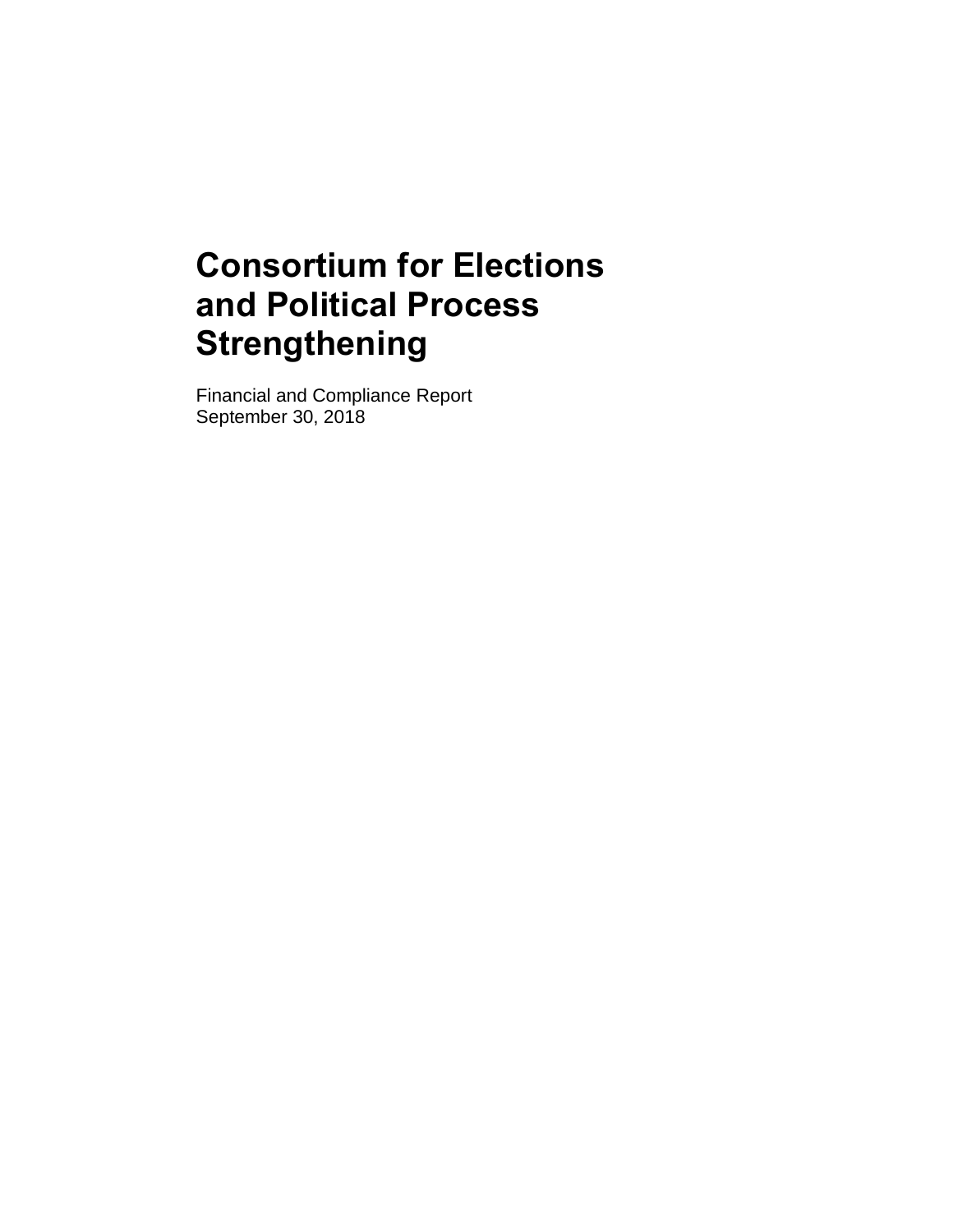# **Contents**

| Independent auditor's report                                                                                                                                                            | $1 - 2$   |
|-----------------------------------------------------------------------------------------------------------------------------------------------------------------------------------------|-----------|
| <b>Financial statements</b>                                                                                                                                                             |           |
| <b>Balance sheets</b>                                                                                                                                                                   | 3         |
| Statements of activities                                                                                                                                                                | 4         |
| Statements of cash flows                                                                                                                                                                | 5         |
| Notes to financial statements                                                                                                                                                           | $6 - 8$   |
| Independent auditor's report on internal control over financial reporting and on compliance<br>and other matters based on an audit of financial statements performed in accordance with | $9 - 10$  |
| <b>Government Auditing Standards</b>                                                                                                                                                    |           |
| Independent auditor's report on compliance for the major federal program; report on<br>internal controls over compliance; and report on schedule of expenditures of federal             |           |
| awards required by the Uniform Guidance and related schedule of indirect cost pool,<br>applicable base and final overhead rate calculation                                              | $11 - 12$ |
| Schedule of expenditures of federal awards                                                                                                                                              | $13 - 18$ |
| Notes to schedule of expenditures of federal awards                                                                                                                                     | 19        |
| Schedule of indirect cost pool, applicable base and final overhead rate calculation                                                                                                     | 20        |
| Schedule of findings and questioned costs                                                                                                                                               | $21 - 22$ |
| Summary schedule of prior audit findings                                                                                                                                                | 23        |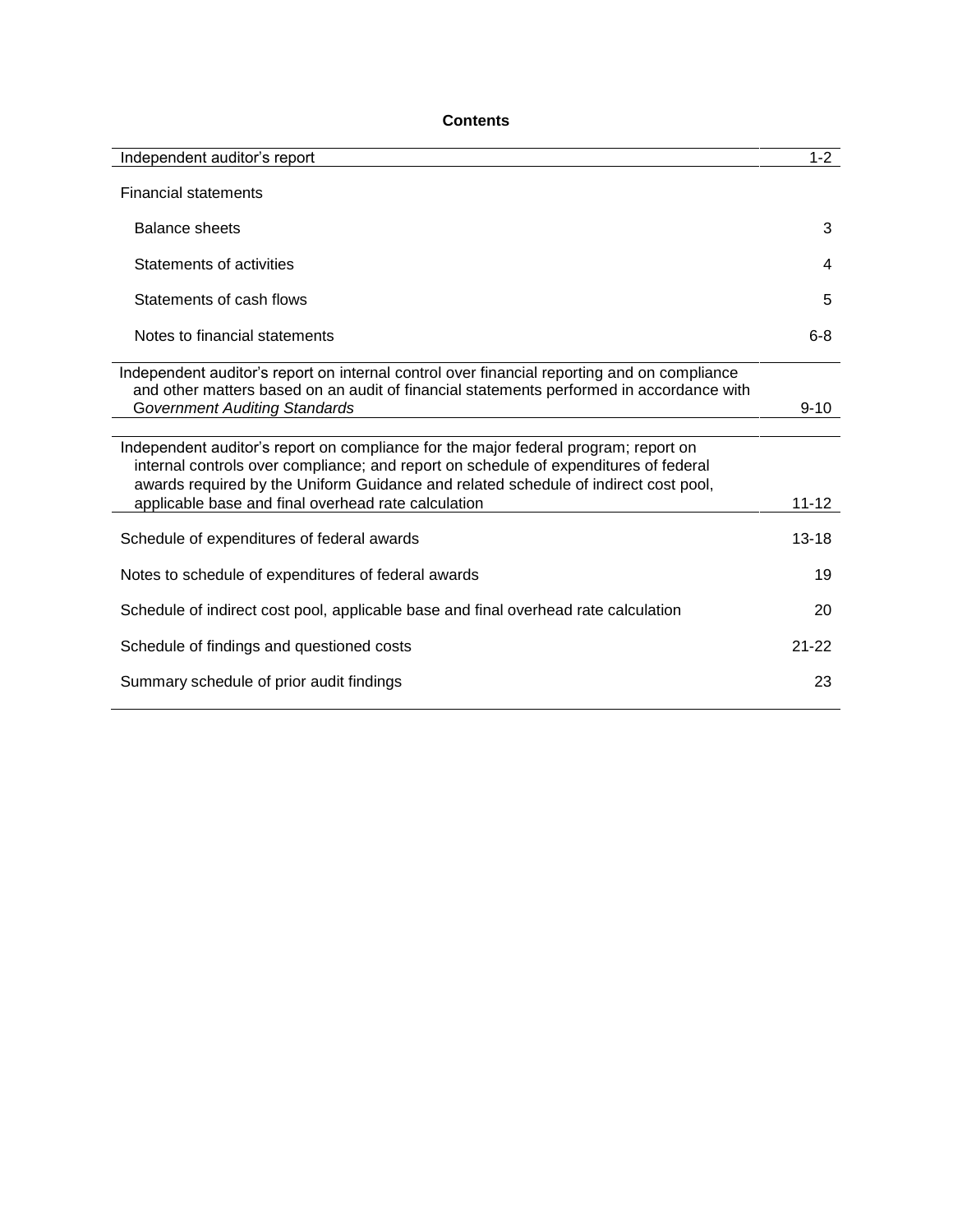

**RSM US LLP** 

### **Independent Auditor's Report**

To the Members Consortium for Elections and Political Process Strengthening

### **Report on the Financial Statements**

We have audited the accompanying financial statements of Consortium for Elections and Political Process Strengthening (CEPPS), which comprise the balance sheets as of September 30, 2018 and 2017, the related statements of activities and cash flows for the years then ended, and the related notes to the financial statements.

### **Management's Responsibility for the Financial Statements**

Management is responsible for the preparation and fair presentation of these financial statements in accordance with accounting principles generally accepted in the United States of America; this includes the design, implementation and maintenance of internal control relevant to the preparation and fair presentation of financial statements that are free from material misstatement, whether due to fraud or error.

### **Auditor's Responsibility**

Our responsibility is to express an opinion on these financial statements based on our audits. We conducted our audits in accordance with auditing standards generally accepted in the United States of America and the standards applicable to financial audits contained in *Government Auditing Standards,* issued by the Comptroller General of the United States. Those standards require that we plan and perform the audit to obtain reasonable assurance about whether the financial statements are free from material misstatement.

An audit involves performing procedures to obtain audit evidence about the amounts and disclosures in the financial statements. The procedures selected depend on the auditor's judgment, including the assessment of the risks of material misstatement of the financial statements, whether due to fraud or error. In making those risk assessments, the auditor considers internal control relevant to the entity's preparation and fair presentation of the financial statements in order to design audit procedures that are appropriate in the circumstances, but not for the purpose of expressing an opinion on the effectiveness of the entity's internal control. Accordingly, we express no such opinion. An audit also includes evaluating the appropriateness of accounting policies used and the reasonableness of significant accounting estimates made by management, as well as evaluating the overall presentation of the financial statements.

We believe that the audit evidence we have obtained is sufficient and appropriate to provide a basis for our audit opinion.

THE POWER OF BEING UNDERSTOOD AUDIT | TAX | CONSULTING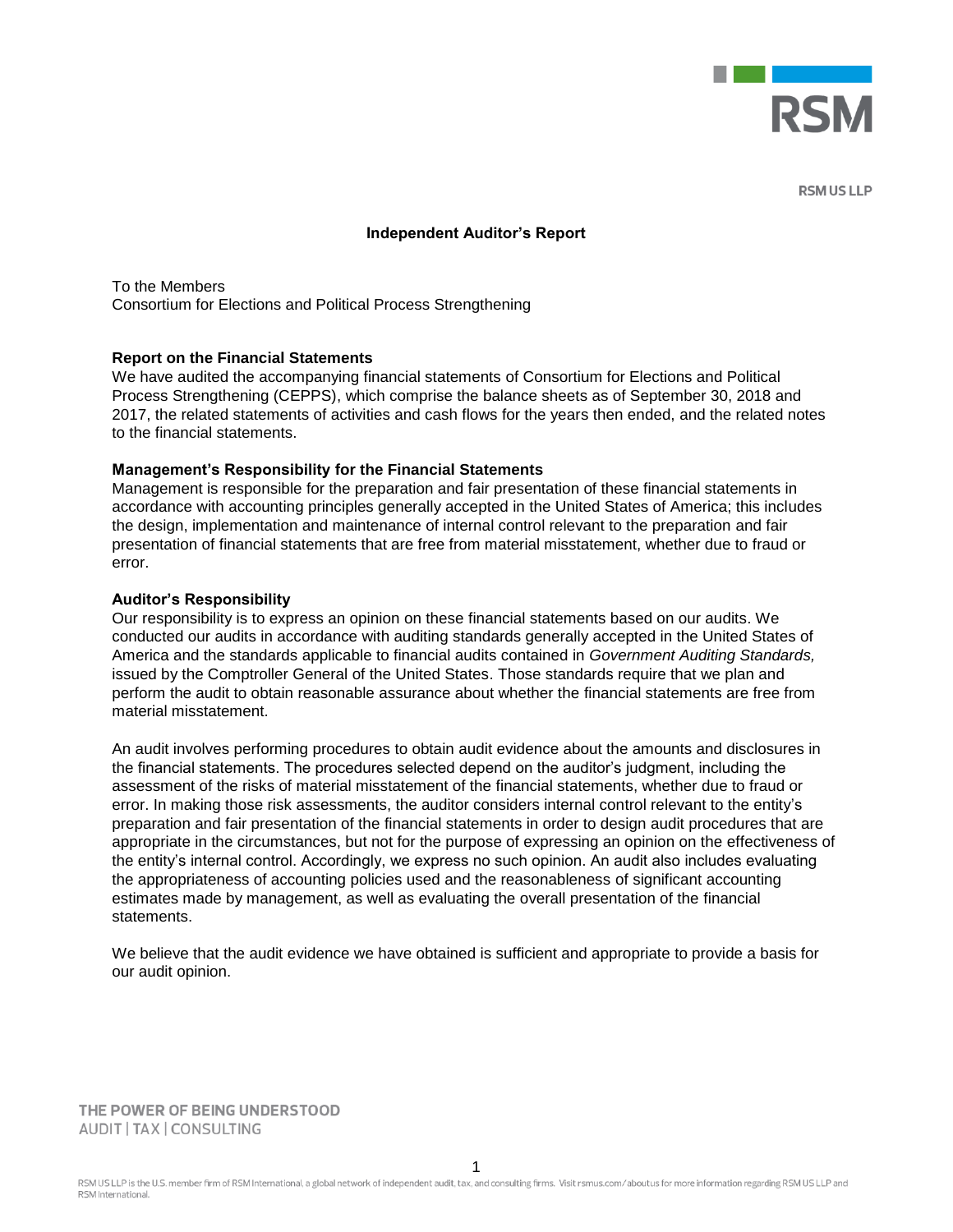# **Opinion**

In our opinion, the financial statements referred to above present fairly, in all material respects, the financial position of CEPPS as of September 30, 2018 and 2017, and the changes in its net assets and its cash flows for the years then ended in accordance with accounting principles generally accepted in the United States of America.

# **Other Reporting Required by** *Government Auditing Standards*

In accordance with *Government Auditing Standards*, we have also issued our report dated June 27, 2019, and on our consideration of CEPPS's internal control over financial reporting and on our tests of its compliance with certain provisions of laws, regulations, contracts, and grant agreements and other matters. The purpose of this report is solely to describe the scope of our testing of internal control over financial reporting and compliance and the results of that testing, and not to provide an opinion on the effectiveness of CEPPS's internal control over financial reporting or on compliance. This report is an integral part of an audit performed in accordance with *Government Auditing Standards* in considering CEPPS's internal control over financial reporting and compliance.

RSM US LLP

Washington, D.C. June 27, 2019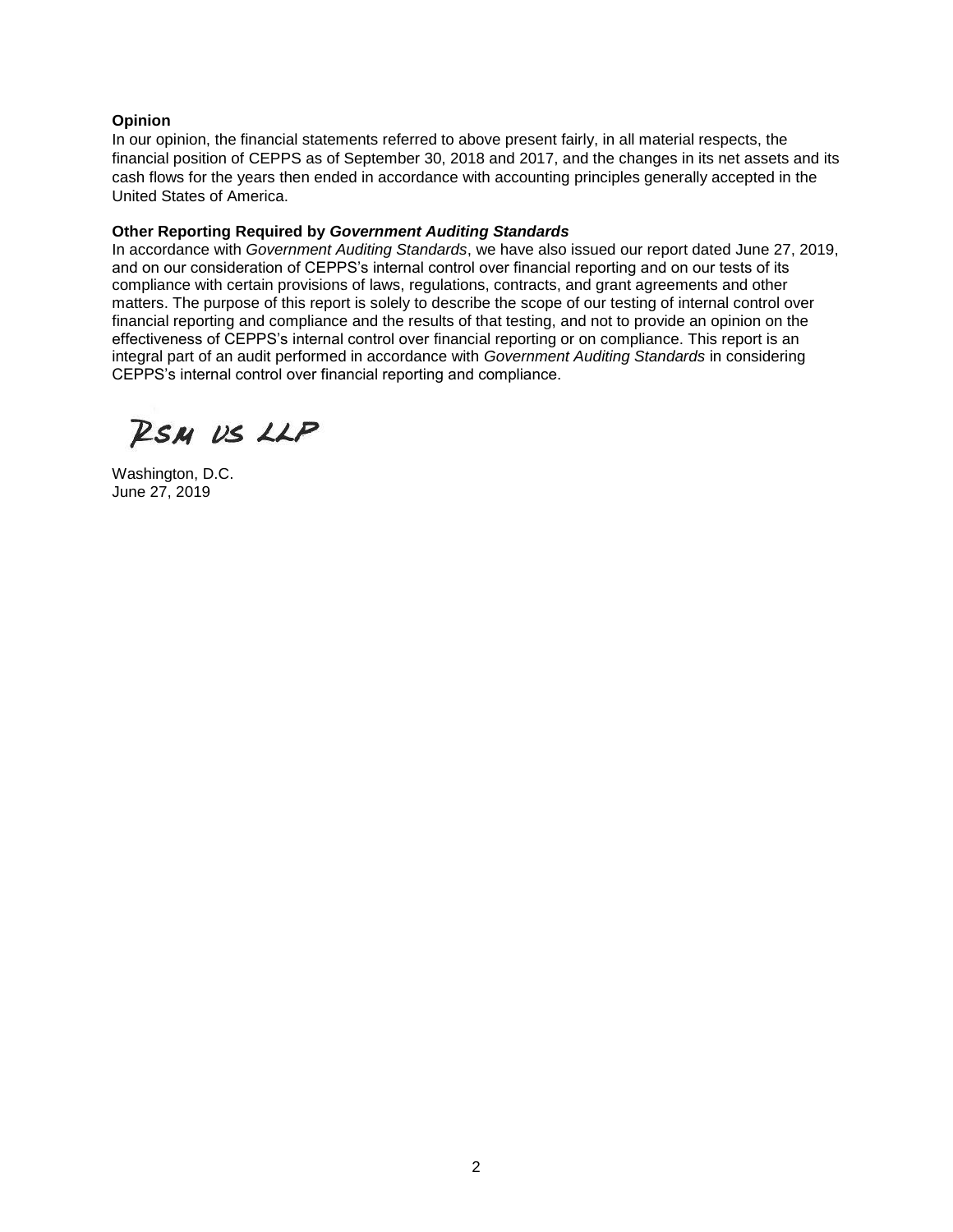# **Balance Sheets**

**September 30, 2018 and 2017**

|                                                               | 2018                   |    | 2017             |
|---------------------------------------------------------------|------------------------|----|------------------|
| <b>Assets</b>                                                 |                        |    |                  |
| Cash<br><b>Receivables</b>                                    | \$<br>878<br>1,648,527 | \$ | 937<br>1,279,015 |
|                                                               | 1,649,405              | \$ | 1,279,952        |
| <b>Liabilities and Net Assets</b>                             |                        |    |                  |
| Liabilities:<br>Refundable advances<br>Due to Joint Venturers | \$<br>878<br>1,648,527 | \$ | 937<br>1,279,015 |
|                                                               | 1,649,405              |    | 1,279,952        |
| Net assets - unrestricted                                     |                        |    |                  |
|                                                               | 1,649,405              | S  | 1,279,952        |
|                                                               |                        |    |                  |

See notes to financial statements.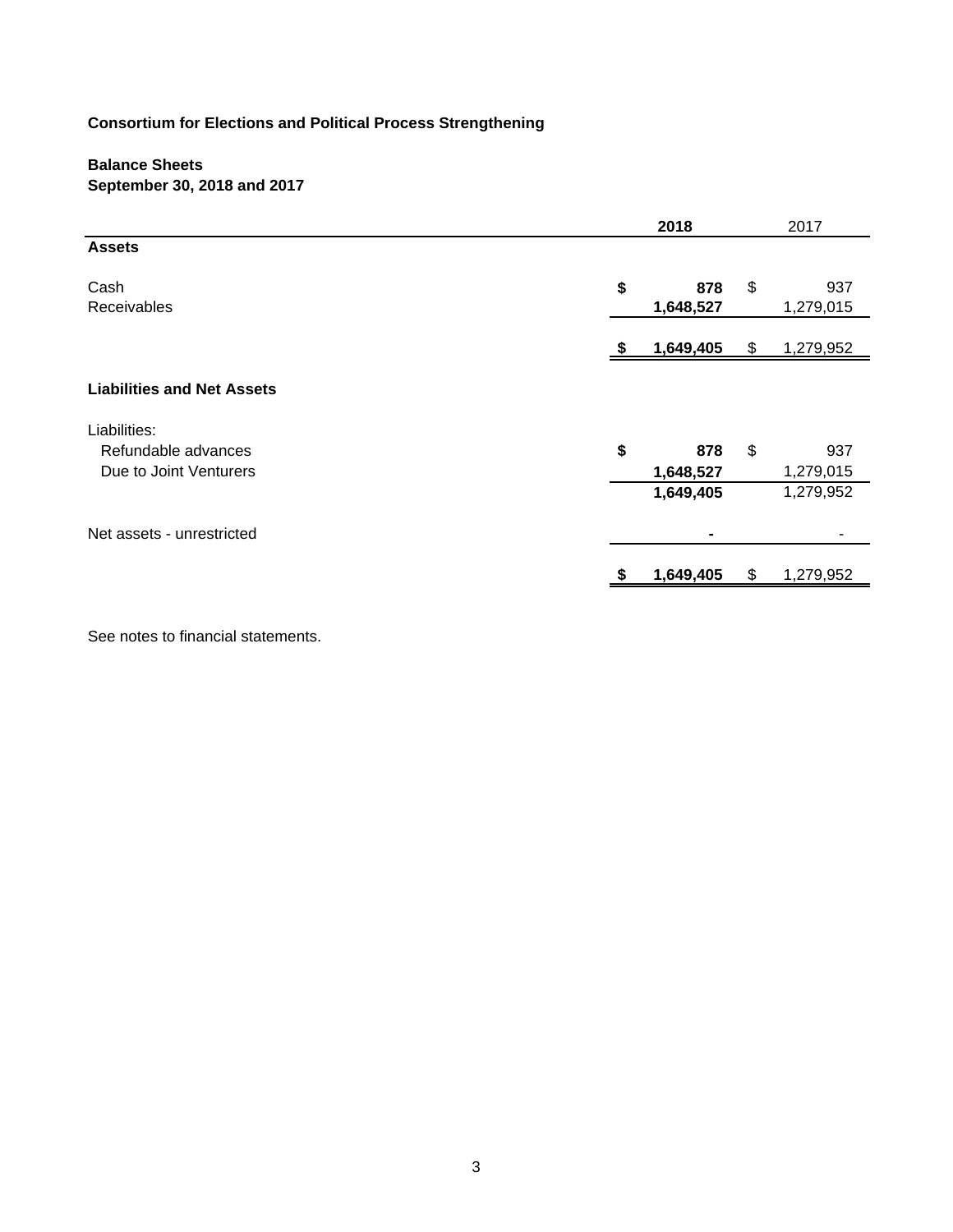# **Statements of Activities**

**Years Ended September 30, 2018 and 2017**

|                                                                  | 2018       | 2017             |
|------------------------------------------------------------------|------------|------------------|
| Revenues:                                                        |            |                  |
| Federal grant awards - U.S. Agency for International Development | 80,445,920 | \$<br>79,936,011 |
| <b>Total revenues</b>                                            | 80,445,920 | 79,936,011       |
| Expenses:                                                        |            |                  |
| Subgrant awards:                                                 |            |                  |
| National Democratic Institute for International Affairs          | 33,190,122 | 36,702,242       |
| International Foundation for Electoral Systems                   | 25,222,979 | 26,306,311       |
| International Republican Institute                               | 22,032,819 | 16,927,458       |
| <b>Total expenses</b>                                            | 80,445,920 | 79,936,011       |
| <b>Change in net assets</b>                                      |            |                  |
| Net assets:                                                      |            |                  |
| Beginning                                                        |            |                  |
| Ending                                                           |            |                  |
|                                                                  |            |                  |

See notes to financial statements.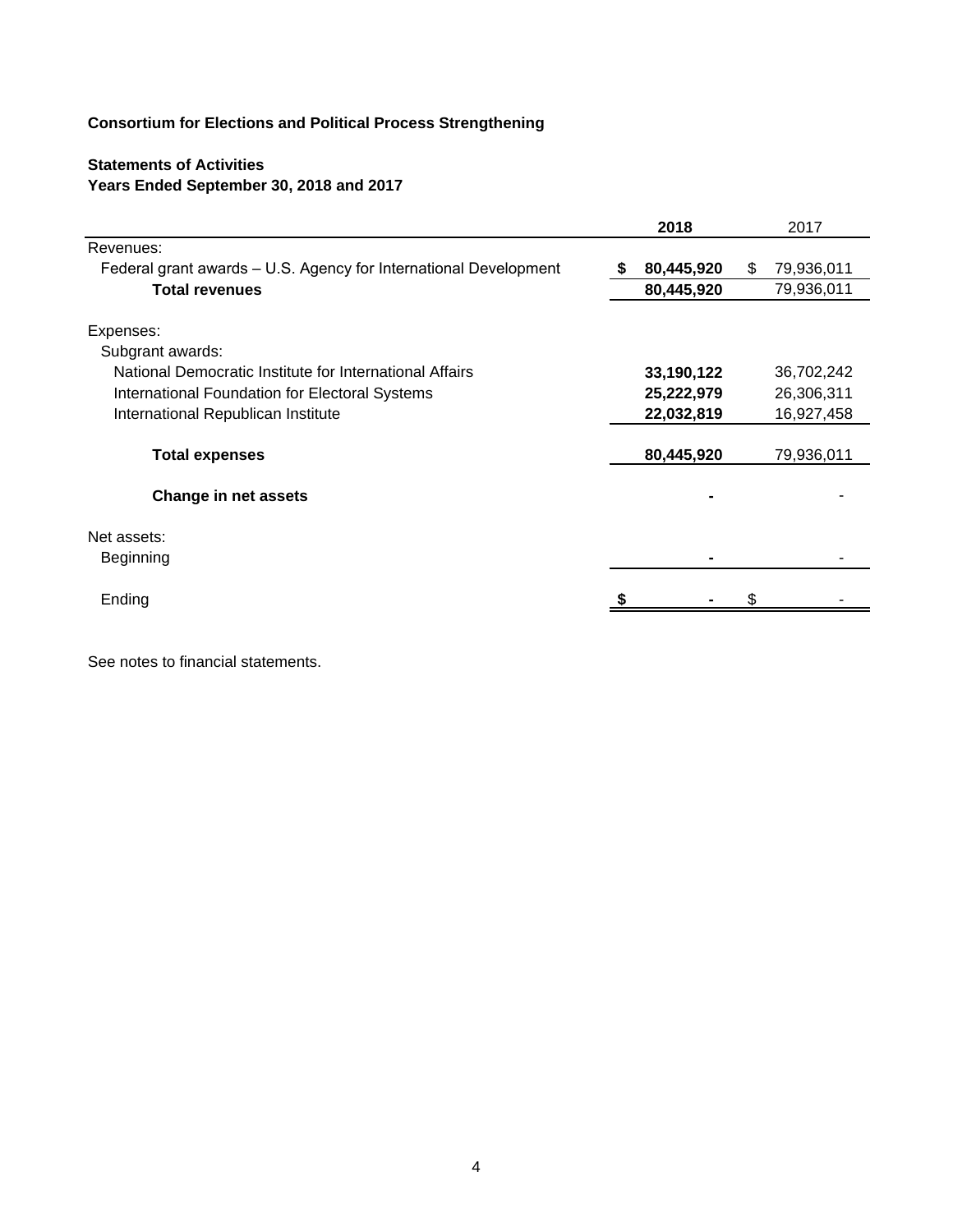# **Statements of Cash Flows Years Ended September 30, 2018 and 2017**

|                                                           |   | 2018       | 2017        |
|-----------------------------------------------------------|---|------------|-------------|
| Cash flows from operating activities:                     |   |            |             |
| Change in net assets                                      | S |            | \$          |
| Adjustments to reconcile change in net assets to net cash |   |            |             |
| used in operating activities:                             |   |            |             |
| Changes in assets and liabilities:                        |   |            |             |
| (Increase) decrease in:                                   |   |            |             |
| Advances to Joint Venturers                               |   |            |             |
| Accounts receivable                                       |   | (369, 512) | 2,530,165   |
| (Decrease) increase in:                                   |   |            |             |
| Refundable advances                                       |   | (59)       | (23, 851)   |
| Due to Joint Venturers                                    |   | 369,512    | (2,530,165) |
| Net cash used in operating activities                     |   | (59)       | (23, 851)   |
| Cash:                                                     |   |            |             |
| Beginning                                                 |   | 937        | 24,788      |
| Ending                                                    |   | 878        | 937         |
|                                                           |   |            |             |

See notes to financial statements.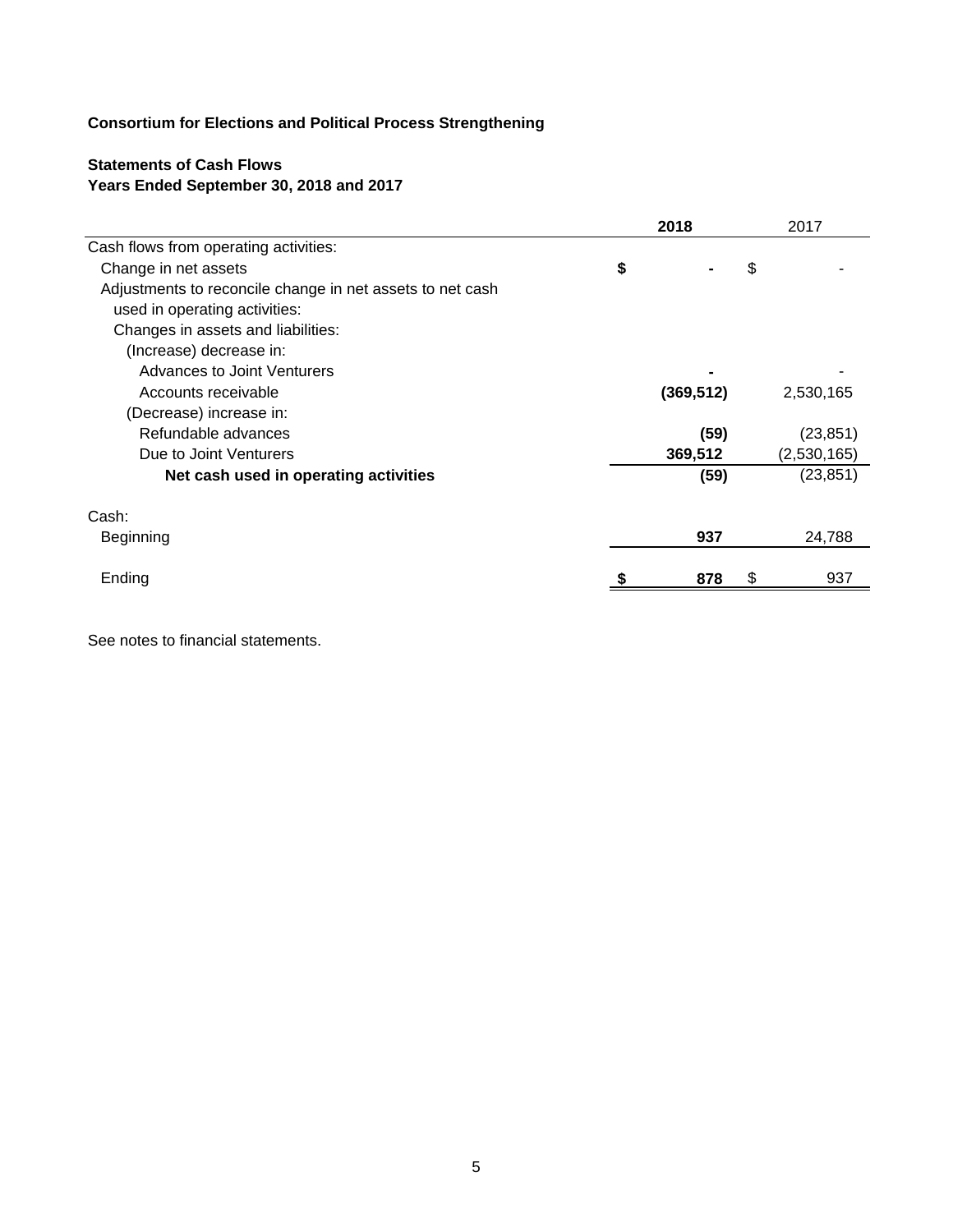# **Notes to Financial Statements**

# **Note 1. Nature of Activities and Significant Accounting Policies**

**Nature of activities:** Consortium for Elections and Political Process Strengthening (CEPPS) was formed on September 26, 1995*,* as a joint venture of International Republican Institute (IRI), International Foundation for Electoral Systems (IFES), and National Democratic Institute for International Affairs (NDI) (collectively, the Joint Venturers). The Organization was formed for the purpose of submitting applications for grant awards to the U.S. Agency for International Development (USAID) in implementing political and electoral strengthening programs in foreign countries.

**Joint venture agreement:** CEPPS has a joint venture agreement with the Joint Venturers that constitutes the organizational documents for CEPPS. Under this agreement, the Joint Venturers have the ability to influence the operating and financial decisions of CEPPS. The Joint Venturers are responsible for operational management of CEPPS's activities and for overseeing the activities and budgets assigned to their respective organization.

CEPPS's current activities consist of the following:

**Democratic strengthening:** CEPPS will assist the efforts of local democratic parties to participate in the political process and influence public policy at the national and regional levels, by:

- Building viable, independent political parties, election authorities, legislative bodies and nongovernmental organizations (NGOs)
- Enabling regular, free elections to occur at local and national levels, as validated by independent observation and monitoring
- Promoting full citizen understanding of and participation in the electoral and political processes
- Fostering professionalism in the fields of electoral and political processes

A summary of CEPPS's significant accounting policies follows:

**Basis of accounting:** The accompanying financial statements are presented in accordance with the accrual basis of accounting, whereby revenue is recognized when earned and expenses are recognized when incurred.

**Basis of presentation:** CEPPS reports information regarding its financial position and activities according to three classes of net assets: unrestricted net assets, temporarily restricted net assets and permanently restricted net assets. There were no temporarily or permanently restricted net assets at September 30, 2018 and 2017.

**Financial risk:** CEPPS maintains its cash in bank deposit accounts, which, at times, may exceed federally insured limits. CEPPS has not experienced any losses in such accounts. CEPPS believes it is not exposed to any significant financial risk on cash.

**Revenue recognition:** Revenue from the USAID grant is deemed to be earned and is reported as either CEPPS or the Joint Venturers incur and report to CEPPS expenditures that are in compliance with the requirements of the grant. A grant receivable is recorded when expenditures incurred exceed cash receipts from USAID. Funds received prior to expenditures are presented as refundable advances. All expenditures incurred by CEPPS are made by one of the Joint Venturers.

**Receivables:** Receivables are comprised mainly of costs in excess of amounts billed on federal grants.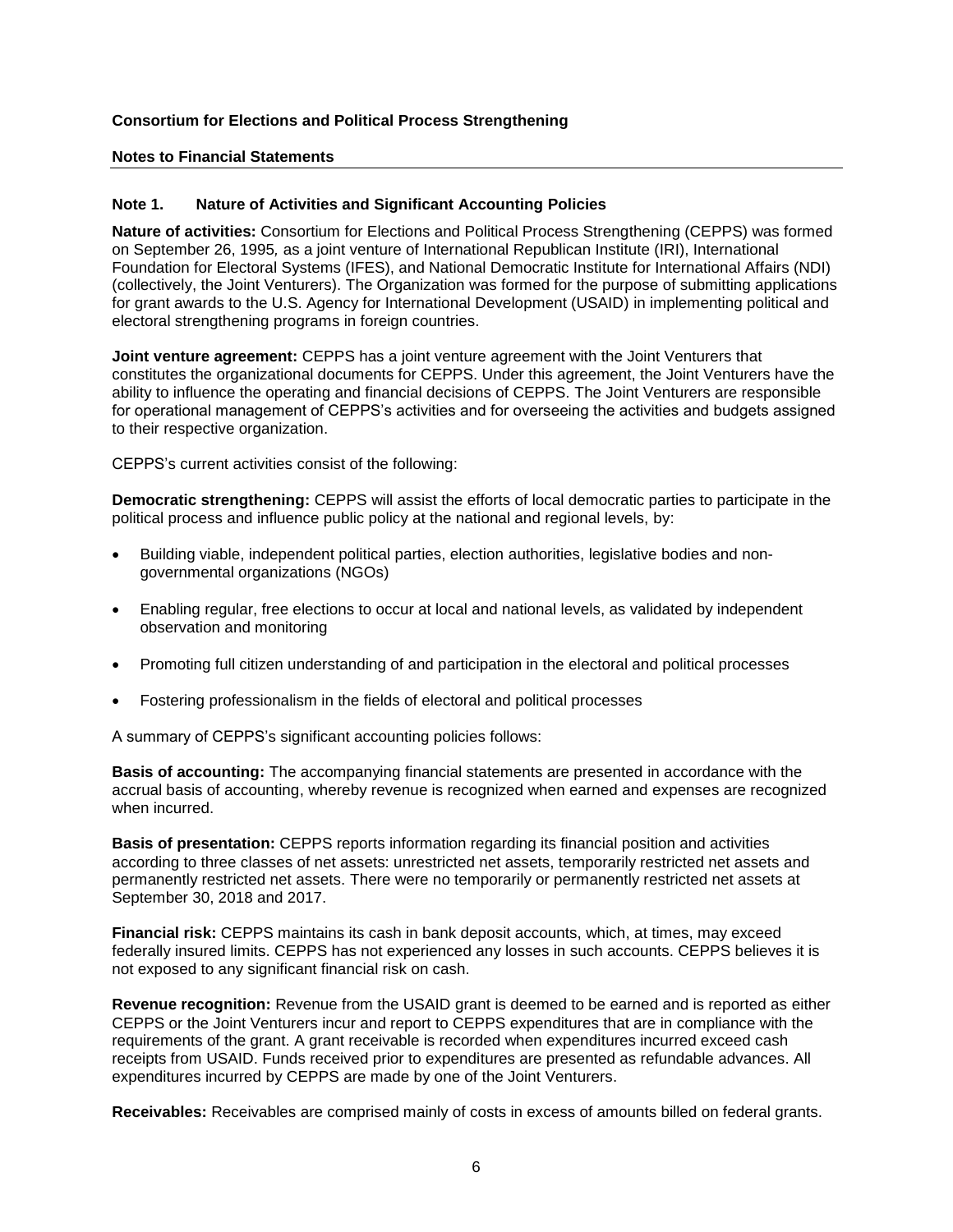### **Notes to Financial Statements**

# **Note 1. Nature of Activities and Significant Accounting Policies (Continued)**

**Due to Joint Venturers:** The Joint Venturers submit to CEPPS requests for reimbursement of expenses incurred and reported to CEPPS under the USAID grant. As of September 30, 2018 and 2017, the ending balances due to Joint Ventures consist of:

|                            |     | 2018       | 2017      |
|----------------------------|-----|------------|-----------|
|                            |     |            |           |
| Receivables to <b>IFES</b> | \$. | 1,777,260  | 326,611   |
| Receivables to <b>IRI</b>  |     | 696.486    | 197.215   |
| Receivables to NDI         |     | (825, 219) | 755,189   |
|                            |     | 648.527.ا  | 1,279,015 |

**Income taxes:** CEPPS is generally exempt from federal income tax under the provisions of Section 501(c)(3) of the Internal Revenue Code. In addition, CEPPS qualifies for the charitable contributions deductions and has been classified as an organization that is not a private foundation. Income which is not related to exempt purposes, less applicable deductions, is subject to federal and state corporate income taxes. CEPPS had no net unrelated business income for the years ended September 30, 2018 and 2017.

Management evaluated CEPPS's tax positions and concluded that CEPPS has taken no uncertain tax positions that require adjustment to the financial statements to comply with the provisions of the uncertainty in income tax guidance of the Financial Accounting Standards Board (FASB) Accounting Standards Codification. Generally, CEPPS is no longer subject to income tax examinations by the U.S. federal, state or local tax authorities for years before 2015.

**Use of estimates:** The preparation of the financial statements requires management to make estimates and assumptions that affect the reported amounts of assets and liabilities and disclosures of contingent assets and liabilities at the date of the financial statements, and the reported amounts of revenue and expenses during the reporting period. Actual results could differ from those estimates.

**Subsequent events:** CEPPS evaluated subsequent events through June 27, 2019, which is the date the financial statements were available to be issued.

**Upcoming accounting pronouncements:** In May 2014, the FASB issued Accounting Standards Update (ASU) No. 2014-09, *Revenue from Contracts with Customers (Topic 606)*, requiring an entity to recognize the amount of revenue to which it expects to be entitled for the transfer of promised goods or services to customers. The updated standard will replace most existing revenue recognition guidance in generally accepted accounting principles in the United States of America when it becomes effective and permits the use of either a full retrospective or retrospective with cumulative effect transition method. In August 2015, the FASB issued ASU No. 2015-14, which defers the effective date of ASU No. 2014-09 one year, making it effective for annual reporting periods beginning after December 15, 2018. Management is currently evaluating the effect that the standard will have on the financial statements.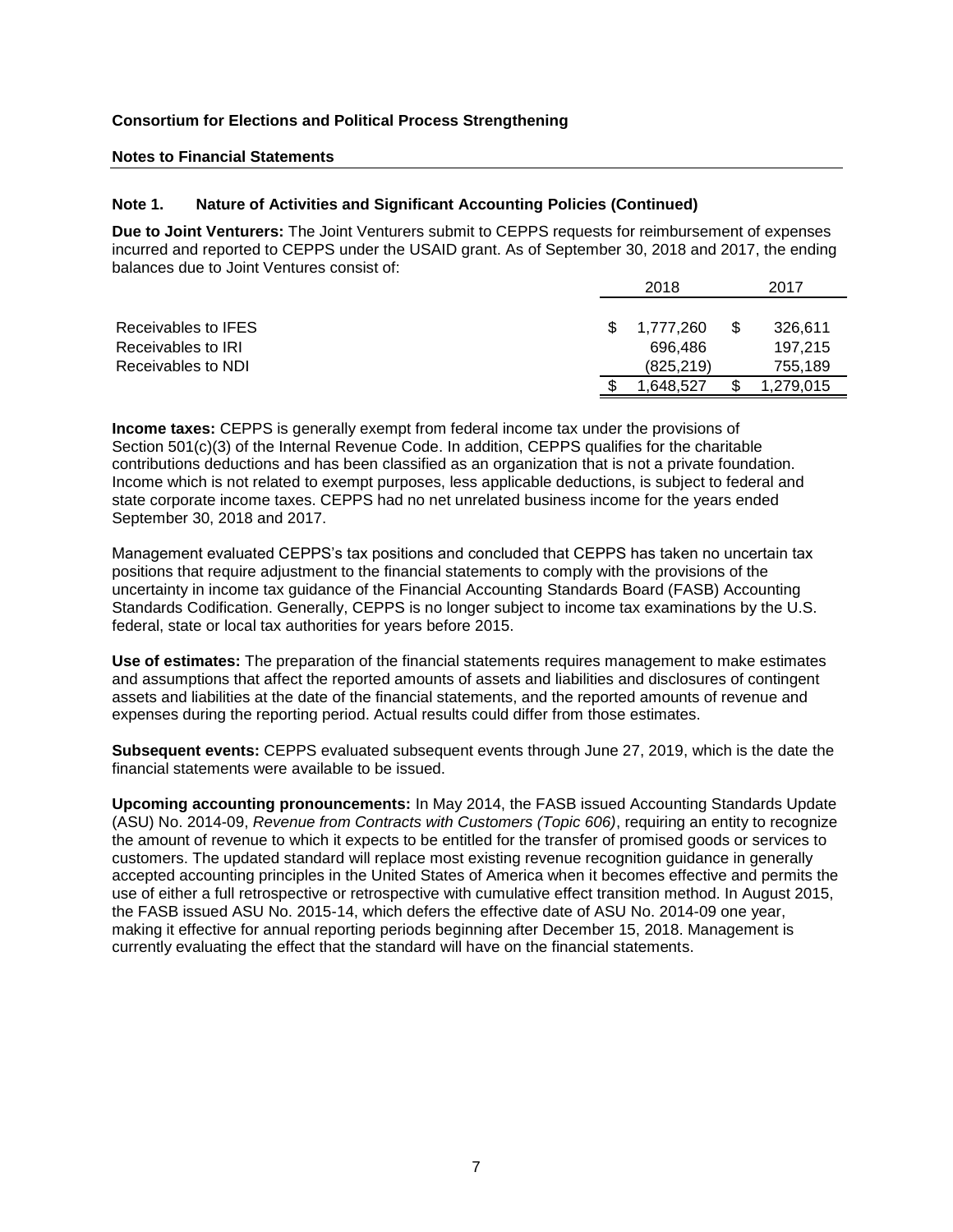# **Notes to Financial Statements**

# **Note 1. Nature of Activities and Significant Accounting Policies (Continued)**

In August 2016, the FASB issued ASU No. 2016-14, *Not-for-Profit Entities (Topic 958): Presentation of Financial Statements of Not-for-Profit Entities*. The amendments in this ASU make improvements to the information provided in financial statements and accompanying notes of nonprofit entities. The amendments set forth the FASB's improvements to net asset classification requirements and the information presented about a nonprofit entity's liquidity, financial performance and cash flows. The ASU will be effective for fiscal years beginning after December 15, 2017. Earlier application is permitted. The changes in this ASU should generally be applied on a retrospective basis in the year that the ASU is first applied. Management is currently evaluating the impact of this ASU on the financial statements.

In June 2018, the FASB issued ASU No. 2018-08, *Not-for-Profit Entitles (Topic 958): Clarifying the Scope and the Accounting Guidance for Contributions Received and Contributions Made*. The purpose of the ASU is to clarify and improve the scope and the accounting guidance for contributions received and contributions made. The amendments in the ASU should assist entities in: (1) evaluating whether transactions should be accounted for as contributions (nonreciprocal transactions) within the scope of *Topic 958, Not-for-Profit Entities*, or as exchange (reciprocal) transactions subject to other guidance and (2) determining whether a contribution is conditional. The ASU has different effective dates for resource recipients and resource providers. Where CEPPS is the resource recipient, the ASU will be effective for contributions received for annual periods beginning after December 15, 2018. Where CEPPS is the resource provider, the ASU is effective for annual periods beginning after December 15, 2019. Early adoption is permitted.

# **Note 2. Related Party Transactions**

CEPPS is related to IRI through common management and shared facilities. Under the joint venture agreement, IRI was the organization designated to administer CEPPS. Further, under the current agreement by the joint venture partners; IRI, NDI and IFES are to be reimbursed by CEPPS for their portion of the indirect cost.

# **Note 3. Major Grantor**

During the years ended September 30, 2018 and 2017, CEPPS was entirely funded by grants from the U.S. government. Reduction of funding from the U.S. government would have a significant impact on the operations of CEPPS.

# **Note 4. Contingencies**

CEPPS participates in federally assisted grant programs, which are subject to financial and compliance audits by the federal agencies or their representatives. As such, there exists a contingent liability for potential questioned costs that may result from such an audit. Management does not anticipate any significant adjustments as a result of such an audit.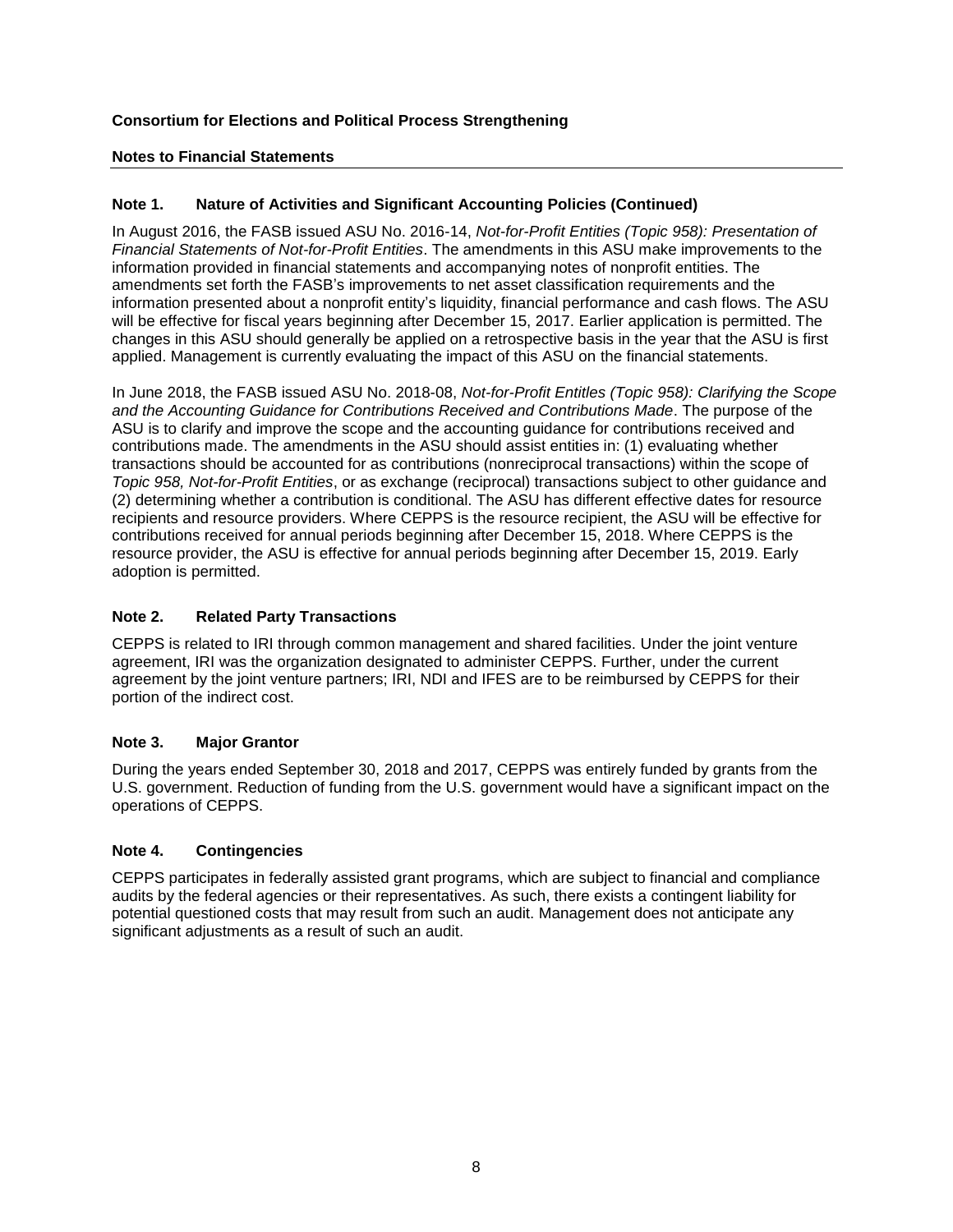

**RSM US LLP** 

# **Report on Internal Control Over Financial Reporting and on Compliance and Other Matters Based on an Audit of Financial Statements Performed in Accordance With** *Government Auditing Standards*

### **Independent Auditor's Report**

To the Members Consortium for Elections and Political Process Strengthening

We have audited, in accordance with the auditing standards generally accepted in the United States of America and the standards applicable to financial audits contained in *Government Auditing Standards*  issued by the Comptroller General of the United States, the financial statements of Consortium for Elections and Political Process Strengthening (CEPPS), which comprise the balance sheet as of September 30, 2018, the related statements of activities and cash flows for the year then ended, and the related notes to the financial statements, and have issued our report thereon dated June 27, 2019.

### **Internal Control Over Financial Reporting**

In planning and performing our audit of the financial statements, we considered CEPPS's internal control over financial reporting (internal control) to determine the audit procedures that are appropriate in the circumstances for the purpose of expressing our opinion on the financial statements, but not for the purpose of expressing an opinion on the effectiveness of CEPPS's internal control. Accordingly, we do not express an opinion on the effectiveness of CEPPS's internal control.

A *deficiency in internal control* exists when the design or operation of a control does not allow management or employees, in the normal course of performing their assigned functions, to prevent, or detect and correct, misstatements on a timely basis. A *material weakness* is a deficiency, or a combination of deficiencies, in internal control, such that there is a reasonable possibility that a material misstatement of the entity's financial statements will not be prevented, or detected and corrected on a timely basis. A *significant deficiency* is a deficiency, or a combination of deficiencies, in internal control that is less severe than a material weakness, yet important enough to merit attention by those charged with governance.

Our consideration of internal control was for the limited purpose described in the first paragraph of this section and was not designed to identify all deficiencies in internal control that might be material weaknesses or significant deficiencies. Given these limitations, during our audit we did not identify any deficiencies in internal control that we consider to be material weaknesses. However, material weaknesses may exist that have not been identified.

### **Compliance and Other Matters**

As part of obtaining reasonable assurance about whether CEPPS's financial statements are free from material misstatement, we performed tests of its compliance with certain provisions of laws, regulations, contracts, and grant agreements, noncompliance with which could have a direct and material effect on the determination of financial statement amounts. However, providing an opinion on compliance with those provisions was not an objective of our audit, and accordingly, we do not express such an opinion. The results of our tests disclosed no instances of noncompliance or other matters that are required to be reported under *Government Auditing Standards*.

THE POWER OF BEING UNDERSTOOD AUDIT | TAX | CONSULTING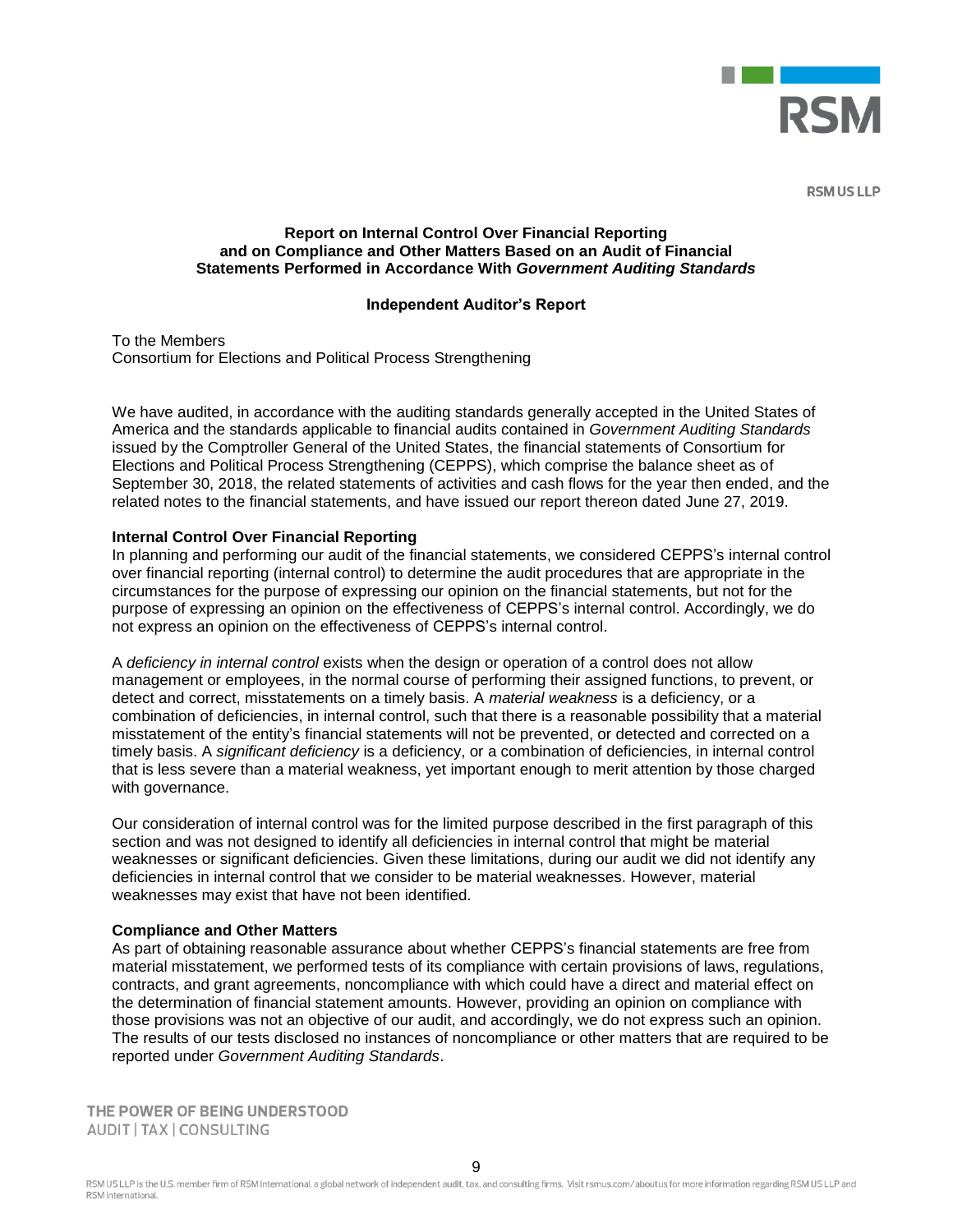# **Purpose of This Report**

The purpose of this report is solely to describe the scope of our testing of internal control and compliance and the results of that testing, and not to provide an opinion on the effectiveness of CEPPS's internal control or on compliance. This report is an integral part of an audit performed in accordance with *Government Auditing Standards* in considering the entity's internal control and compliance. Accordingly, this communication is not suitable for any other purpose.

RSM US LLP

Washington, D.C. June 27, 2019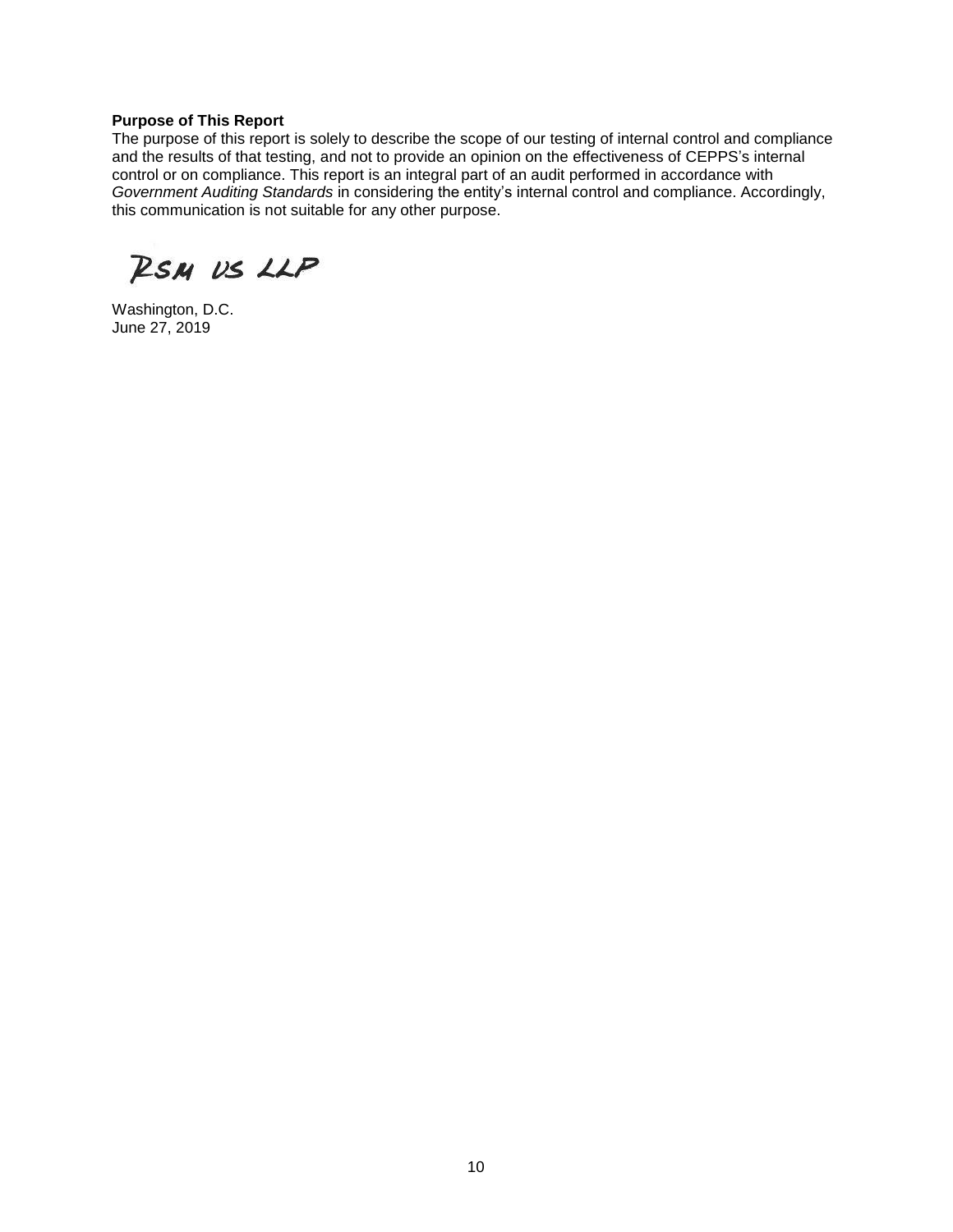

**RSM US LLP** 

# **Report on Compliance for the Major Federal Program; Report on Internal Control Over Compliance; and Report on Schedule of Expenditures of Federal Awards Required by the Uniform Guidance and Related Schedule of Indirect Cost Pool, Applicable Base, and Final Overhead Rate Calculation**

### **Independent Auditor's Report**

To the Members Consortium for Elections and Political Process Strengthening

### **Report on Compliance for the Major Federal Program**

We have audited Consortium for Elections and Political Process Strengthening's (CEPPS) compliance with the types of compliance requirements described in the OMB Compliance Supplement that could have a direct and material effect on CEPPS's major federal program for the year ended September 30, 2018. CEPPS's major federal program is identified in the summary of auditor's results section of the accompanying schedule of findings and questioned costs.

### **Management's Responsibility**

Management is responsible for compliance with federal statutes, regulations, and the terms and conditions of its federal awards applicable to its federal programs.

### **Auditor's Responsibility**

Our responsibility is to express an opinion on compliance for CEPPS's major federal program based on our audit of the types of compliance requirements referred to above. We conducted our audit of compliance in accordance with auditing standards generally accepted in the United States of America; the standards applicable to financial audits contained in *Government Auditing Standards*, issued by the Comptroller General of the United States; and the audit requirements of Title 2 U.S. *Code of Federal Regulations Part 200, Uniform Administrative Requirements, Cost Principles, and Audit Requirements for Federal Awards* (Uniform Guidance). Those standards and the Uniform Guidance require that we plan and perform the audit to obtain reasonable assurance about whether noncompliance with the types of compliance requirements referred to above that could have a direct and material effect on a major federal program occurred. An audit includes examining, on a test basis, evidence about CEPPS's compliance with those requirements and performing such other procedures as we considered necessary in the circumstances.

We believe that our audit provides a reasonable basis for our opinion on compliance for the major federal program. However, our audit does not provide a legal determination of CEPPS's compliance.

### **Opinion on the Major Federal Program**

In our opinion, CEPPS complied, in all material respects, with the types of compliance requirements referred to above that could have a direct and material effect on its major federal program for the year ended September 30, 2018.

THE POWER OF BEING UNDERSTOOD AUDIT | TAX | CONSULTING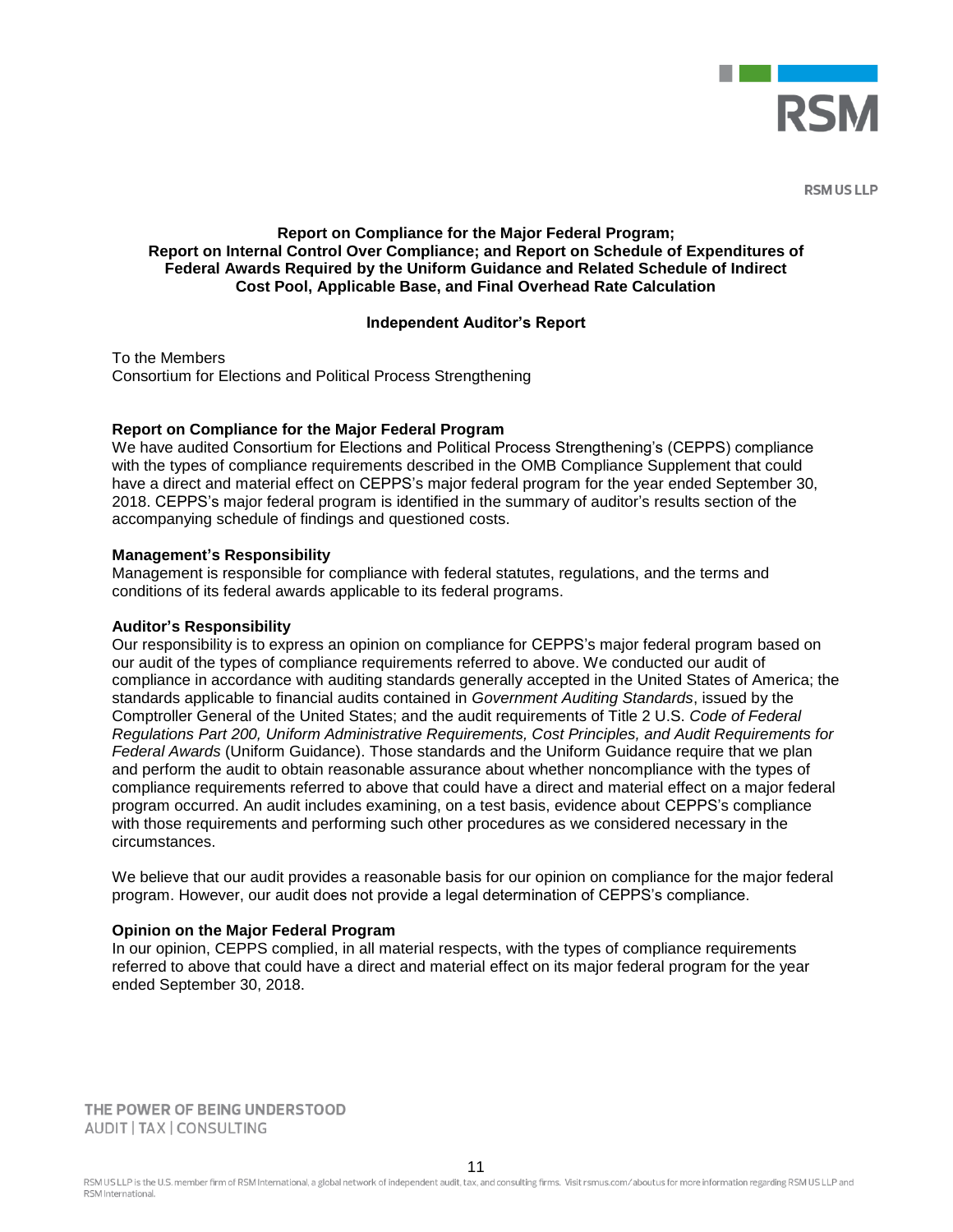### **Report on Internal Control Over Compliance**

Management of CEPPS is responsible for establishing and maintaining effective internal control over compliance with the types of compliance requirements referred to above. In planning and performing our audit of compliance, we considered CEPPS's internal control over compliance with the types of requirements that could have a direct and material effect on the major federal program to determine the auditing procedures that are appropriate in the circumstances for the purpose of expressing an opinion on compliance for the major federal program and to test and report on internal control over compliance in accordance with the Uniform Guidance, but not for the purpose of expressing an opinion on the effectiveness of internal control over compliance. Accordingly, we do not express an opinion on the effectiveness of CEPPS's internal control over compliance.

A *deficiency in internal control over compliance* exists when the design or operation of a control over compliance does not allow management or employees, in the normal course of performing their assigned functions, to prevent, or detect and correct, noncompliance with a type of compliance requirement of a federal program on a timely basis. A *material weakness in internal control over compliance* is a deficiency, or combination of deficiencies, in internal control over compliance, such that there is a reasonable possibility that material noncompliance with a type of compliance requirement of a federal program will not be prevented, or detected and corrected, on a timely basis. A *significant deficiency in internal control over compliance* is a deficiency, or a combination of deficiencies, in internal control over compliance with a type of compliance requirement of a federal program that is less severe than a material weakness in internal control over compliance, yet important enough to merit attention by those charged with governance.

Our consideration of internal control over compliance was for the limited purpose described in the first paragraph of this section and was not designed to identify all deficiencies in internal control over compliance that might be material weaknesses or significant deficiencies. We did not identify any deficiencies in internal control over compliance that we consider to be material weaknesses. However, material weaknesses may exist that have not been identified.

The purpose of this report on internal control over compliance is solely to describe the scope of our testing of internal control over compliance and the results of that testing based on the requirements of the Uniform Guidance. Accordingly, this report is not suitable for any other purpose.

**Report on Schedule of Expenditures of Federal Awards Required by the Uniform Guidance and Related Schedule of Indirect Cost Pool, Applicable Base, and Final Overhead Rate Calculation** We have audited the financial statements of CEPPS as of and for the year ended September 30, 2018, and have issued our report thereon dated June 27, 2019, which contained an unmodified opinion on those financial statements. Our audit was conducted for the purpose of forming an opinion on the financial statements as a whole. The accompanying schedule of expenditures of federal awards is presented for purposes of additional analysis as required by the Uniform Guidance and is not a required part of the financial statements. The accompanying schedule of indirect cost pool, applicable base, and final overhead rate calculation is also presented for purposes of additional analysis and is not a required part of the financial statements. Such information is the responsibility of management and was derived from and relates directly to the underlying accounting and other records used to prepare the financial statements. The information has been subjected to the auditing procedures applied in the audit of the financial statements and certain additional procedures, including comparing and reconciling such information directly to the underlying accounting and other records used to prepare the financial statements or to the financial statements themselves, and other additional procedures in accordance with auditing standards generally accepted in the United States of America. In our opinion, the schedule of expenditures of federal awards and schedule of indirect cost pool, applicable base, and final overhead rate calculation are fairly stated in all material respects in relation to the financial statements as a whole.

RSM US LLP

Washington, D.C. June 27, 2019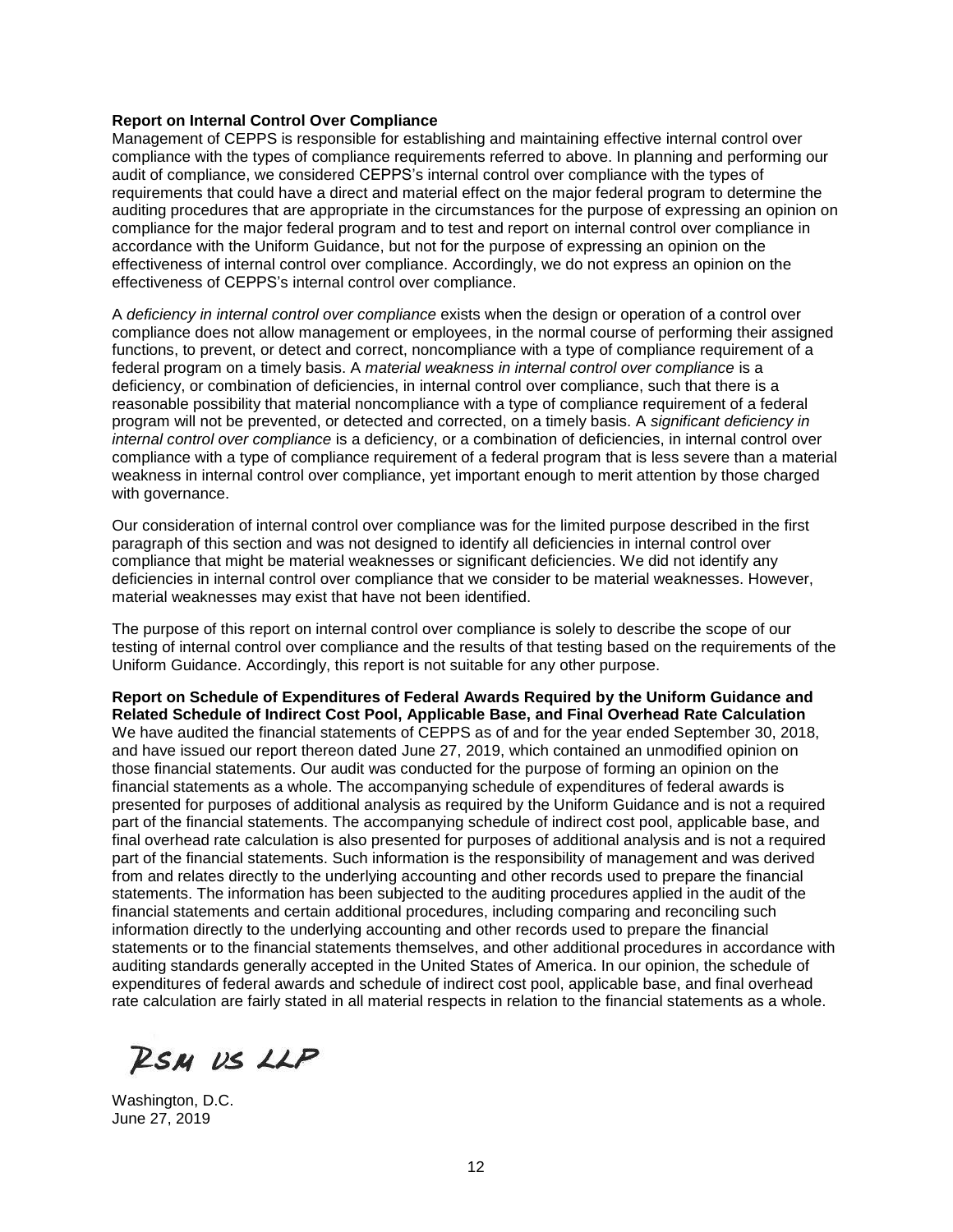|                                                                                           |                                              |             |                            |                   |                          |                         | 2018 Direct     | 2018 Indirect |            |                         |             | Unexpended                        |
|-------------------------------------------------------------------------------------------|----------------------------------------------|-------------|----------------------------|-------------------|--------------------------|-------------------------|-----------------|---------------|------------|-------------------------|-------------|-----------------------------------|
|                                                                                           |                                              | <b>CFDA</b> | Project                    | <b>CEPPS</b>      | <b>Total Grant</b>       | Prior Years'            | Expenses        | Expenses      | Total 2018 | Grant                   | Deobligated | Grant                             |
| Subrecipient and Program Description<br><b>U.S. AGENCY FOR INTERNATIONAL DEVELOPMENT:</b> | <b>Grant Number</b>                          | Number      | Code                       | Proj Code         | Obligations              | Expenditures            | (Subrecipients) | (CEPPS)       | Expenses   | Expenditures            | Amount      | Obligations                       |
| USAID Foreign Assistance for Programs Overseas                                            |                                              | 98.001      |                            |                   |                          |                         |                 |               |            |                         |             |                                   |
| International Republican Institute (IRI) Associate Awards                                 |                                              |             |                            |                   |                          |                         |                 |               |            |                         |             |                                   |
| Serbia<br>IRI subtotal                                                                    | 306-A-00-08-00529-00                         |             | 8052                       | A00521            | 4.745.000<br>4.745.000   | 4.670.677<br>4.670.677  |                 |               |            | 4.670.677<br>4.670.677  |             | 74.323<br>74.323                  |
|                                                                                           |                                              |             |                            |                   |                          |                         |                 |               |            |                         |             |                                   |
| National Democratic Institue for International Affairs (NDI) Associate Awards             |                                              |             |                            |                   |                          |                         |                 |               |            |                         |             |                                   |
| Afghanistan                                                                               | 306-A-00-08-00529-00                         |             | 8900                       | A00538            | 33,493,838               | 32,985,413              | (15, 577)       | (210)         | (15, 787)  | 32,969,626              | (1,095,404) | 524,212                           |
| Guinea<br>Afghanistan                                                                     | 675-A-00-08-00026-00<br>306-A-00-08-00513-00 |             | 8995<br>8997               | A00602<br>A00537  | 3,566,707<br>16,680,240  | 3,498,258<br>16,574,719 |                 |               |            | 3,498,258<br>16,574,719 |             | 68,449<br>105,521                 |
| <b>NDI</b> subtotal                                                                       |                                              |             |                            |                   | 53,740,785               | 53,058,390              | (15, 577)       | (210)         | (15, 787)  | 53,042,603              | (1,095,404) | 698,182                           |
|                                                                                           |                                              |             |                            |                   |                          |                         |                 |               |            |                         |             |                                   |
| International Foundation For Electoral Systems (IFES) Associate Awards                    |                                              |             |                            |                   |                          |                         |                 |               |            |                         |             |                                   |
| Iraq<br>Ethiopia                                                                          | 267-A-00-04-00405-00<br>663-A-00-04-00437-00 |             | 01002.3.512<br>01002.3.517 | A00528<br>A00596  | 102,671,539<br>1,900,602 | 99,387,294<br>1,571,457 |                 |               |            | 99,387,294<br>1,571,457 |             | 3,284,245<br>329,145              |
| Nigeria                                                                                   | 620-A-00-05-00124-00                         |             | 01002.3.524                | A00577            | 6.403.972                | 6.346.854               |                 |               |            | 6,346,854               |             | 57,118                            |
| Afghanistan                                                                               | 306-A-00-08-00529-00                         |             | 01002.3.557                | A00538            | 18,813,456               | 18,771,325              |                 |               |            | 18,771,325              | (33, 870)   | 42,131                            |
| Guinea                                                                                    | 675-A-00-08-00026-00                         |             | 01002.3.544                | A00602            | 6,320,000<br>136,109,569 | 6,279,161               |                 |               |            | 6,279,161               |             | 40,839                            |
| <b>IFES</b> subtotal                                                                      |                                              |             |                            |                   |                          | 132,356,091             |                 |               |            | 132,356,091             | (33, 870)   | 3,753,478                         |
| <b>IRI Leader Award</b>                                                                   | CEPPS III DFD-A-00-08-00350-00               |             |                            |                   |                          |                         |                 |               |            |                         |             |                                   |
| Women's Democracy Network                                                                 |                                              |             | 7002                       | L00755            | 50,000                   | 39,602                  |                 |               |            | 39,602                  |             | 10,398                            |
| Ukraine                                                                                   |                                              |             | 7064                       | L00750            | 346,122                  | 221,598                 |                 |               |            | 221,598                 |             | 124,524                           |
| Administration<br>Evaluation                                                              |                                              |             | 7100-7104<br>7101          | L00623<br>L00624  | 532,018<br>391,594       | 476,683<br>390,097      |                 |               |            | 476,683<br>390,097      |             | 55,335<br>1,497                   |
| Europe Regional: Why We Lost                                                              |                                              |             | 7102                       | 1.00625           | 4.415                    | 4.415                   |                 |               |            | 4.415                   |             |                                   |
| Europe Regional                                                                           |                                              |             | 7103                       | L00673            | 35,000                   | 34,082                  |                 |               |            | 34,082                  |             | 918                               |
| Women's Democracy Network                                                                 |                                              |             | 7105                       | L00693            | 25,094                   | 25,094                  |                 |               |            | 25,094                  |             | $\sim$                            |
| Women's Democracy Network                                                                 |                                              |             | 7106                       | 100694            | 190.835                  | 190,835                 |                 |               |            | 190.835                 |             | $\sim$                            |
| Evaluation<br>Evaluation                                                                  |                                              |             | 7107<br>7108               | L00700<br>L00717  | 161,197<br>224,775       | 160,359<br>222,626      |                 |               |            | 160,359<br>222,626      |             | 838<br>2,149                      |
| Women's Democracy Network                                                                 |                                              |             | 7109                       | 100716            | 970,945                  | 970,909                 |                 |               |            | 970,909                 |             | 36                                |
| Burma                                                                                     |                                              |             | 7110                       | L00719            | 280,534                  | 280,534                 |                 |               |            | 280,534                 |             |                                   |
| Tunisia                                                                                   |                                              |             | 7180                       | L00699            | 1.241.276                | 1.241.294               |                 |               |            | 1.241.294               |             | (18)<br>195,677                   |
| <b>IRI</b> subtotal                                                                       |                                              |             |                            |                   | 4.453.805                | 4.258.128               |                 |               |            | 4.258.128               |             |                                   |
|                                                                                           |                                              |             |                            |                   |                          |                         |                 |               |            |                         |             |                                   |
| <b>NDI Leader Award</b>                                                                   | CEPPS III DFD-A-00-08-00350-00               |             |                            |                   |                          |                         |                 |               |            |                         |             |                                   |
| Administration                                                                            |                                              |             | 9301<br>9320               | L00623<br>L00626  | 160,152<br>453,726       | 158,403                 |                 |               |            | 158,403<br>452,470      |             | 1,749                             |
| Principle election<br>Conflict mitigation                                                 |                                              |             | 9321                       | L00627            | 75,380                   | 452,470<br>75,371       |                 |               |            | 75,371                  |             | 1,256<br>9                        |
| Candidate debates                                                                         |                                              |             | 9322                       | L00628            | 258,685                  | 258,636                 |                 |               |            | 258,636                 |             | 49                                |
| Electoral support                                                                         |                                              |             | 9323                       | L00629            |                          |                         |                 |               |            |                         |             | $\sim$                            |
| Party cacuses                                                                             |                                              |             | 9324                       | L00630            | 204,215                  | 204,211                 |                 |               |            | 204,211                 |             | $\overline{4}$                    |
| Colloquium Africa<br>Cambodia                                                             |                                              |             | 9325<br>9380               | L00631<br>1.00632 | 54,969<br>56.927         | 54,969<br>56.927        |                 |               |            | 54,969<br>56.927        |             | $\sim$                            |
| Promoting sustainability                                                                  |                                              |             | 11340                      | L00706            | 115,987                  | 106,593                 |                 |               |            | 106,593                 |             | 9,394                             |
| Promoting sustainability                                                                  |                                              |             | 11341                      | L00707            | 80,509                   | 80,509                  |                 |               |            | 80,509                  |             |                                   |
| Tunisia                                                                                   |                                              |             | 11890                      | 1.00697           | 1.727.599                | 1,727,599               |                 |               |            | 1.727.599               |             | $\overline{\phantom{a}}$          |
| Togo<br>Central African Republic                                                          |                                              |             | 11891<br>11892             | L00709<br>L00710  | 276,745<br>300,000       | 276,745<br>293,433      |                 |               |            | 276,745<br>293,433      |             | $\overline{\phantom{a}}$<br>6,567 |
| <b>Burkina Faso</b>                                                                       |                                              |             | 11893                      | 100711            | 250,000                  | 244.489                 |                 |               |            | 244.489                 |             | 5.511                             |
| Cote D'Ivoire                                                                             |                                              |             | 11894                      | L00712            | 858,500                  | 848,981                 |                 |               |            | 848,981                 |             | 9,519                             |
| Electronic voting technologies                                                            |                                              |             | 12326                      | L00713            | 102.835                  | 103.146                 |                 |               |            | 103.146                 |             | (311)                             |
| DR Congo<br>Women's Leadership Initiative                                                 |                                              |             | 12895<br>12896             | 100715<br>L00716  | 156,217<br>923,820       | 156,217<br>837,334      |                 |               |            | 156.217<br>837,334      |             | 86,486                            |
| Burma                                                                                     |                                              |             | 12897                      | L00719            | 138,042                  | 138,042                 |                 |               |            | 138,042                 |             |                                   |
| Senegal                                                                                   |                                              |             | 12898                      | L00721            | 90,313                   | 90,313                  |                 |               |            | 90,313                  |             |                                   |
| <b>Burkina Faso</b>                                                                       |                                              |             | 12899                      | L00732            | 496,878                  | 496,878                 |                 |               |            | 496,878                 |             |                                   |
| Ukraine<br><b>NDI subtotal</b>                                                            |                                              |             | 14882                      | L00750            | 676,122<br>7.457.621     | 653,286<br>7,314,552    |                 |               |            | 653,286<br>7,314,552    |             | 22,836<br>143,069                 |
|                                                                                           |                                              |             |                            |                   |                          |                         |                 |               |            |                         |             |                                   |
|                                                                                           |                                              |             |                            |                   |                          |                         |                 |               |            |                         |             |                                   |
| <b>IFES Leader Award</b>                                                                  | CEPPS III DFD-A-00-08-00350-00               |             |                            |                   |                          |                         |                 |               |            |                         |             |                                   |
| Administration<br>TL Adjudication guide                                                   |                                              |             | 1004.2.001<br>1004.2.002   | L00623<br>1.00634 | 45,000<br>117,307        | 53,037<br>135,858       |                 |               |            | 53,037<br>135,858       |             | (8,037)<br>(18.551)               |
| TL civil/voter registry                                                                   |                                              |             | 1004.2.003                 | L00635            | 87.693                   | 97.322                  |                 |               |            | 97.322                  |             | (9,629)                           |
| TL Eris                                                                                   |                                              |             | 1004.2.004                 | L00636            | 189,090                  | 188,682                 |                 |               |            | 188,682                 |             | 408                               |
| Cambodia                                                                                  |                                              |             | 1004.2.005                 | 1.00637           | 14.898                   | 14.897                  |                 |               |            | 14.897                  |             | $\overline{1}$                    |
| TL TIDE II<br>Electoral process diagnosis                                                 |                                              |             | 1004.2.007<br>1004.2.008   | L00674<br>L00687  | 129,931<br>223,559       | 130,008<br>191,346      |                 |               |            | 130,008<br>191,346      |             | (77)<br>32,213                    |
| Electoral law reform                                                                      |                                              |             | 1004.2.009                 | L00688            | 148,078                  | 147,335                 |                 |               |            | 147,335                 |             | 743                               |
| <b>Credible Elections Institute</b>                                                       |                                              |             | 1004.2.010                 | L00689            | 26,169                   | 948                     |                 |               |            | 948                     |             | 25,221                            |
| Subawards programs                                                                        |                                              |             | 1004.2.011                 | L00690            | 253,761                  | 253,600                 |                 |               |            | 253,600                 |             | 161                               |
| F-voting<br>Tunisia                                                                       |                                              |             | 1004.2.012<br>1004.1.001   | 100713<br>L00698  | 176,547<br>988,902       | 175,620<br>987,632      |                 |               |            | 175,620<br>987,632      |             | 927<br>1,270                      |
| Albania                                                                                   |                                              |             | 1004.1.002                 | L00702            | 83,528                   | 82,123                  |                 |               |            | 82,123                  |             | 1,405                             |
| India                                                                                     |                                              |             | 1004.1.003                 | L00708            | 319,667                  | 318,614                 |                 |               |            | 318,614                 |             | 1,053                             |
| Cote D'Ivoire                                                                             |                                              |             | 1004.1.004                 | L00712            | 700,000                  | 689,613                 |                 |               |            | 689,613                 |             | 10,387                            |
| Libva                                                                                     |                                              |             | 1004.1.005                 | L00714            | 1,779,333                | 1,771,960               |                 |               |            | 1,771,960               |             | 7,373                             |
| DR Congo<br>Women's Leadership Initiative                                                 |                                              |             | 1004.1.007<br>1004.1.008   | L00715<br>L00716  | 46,567<br>607,953        | 45,884<br>612,436       |                 |               |            | 45.884<br>612,436       |             | 683<br>(4, 483)                   |
| Burma                                                                                     |                                              |             | 1004.1.009                 | L00719            | 195,896                  | 194,776                 |                 |               |            | 194,776                 |             | 1,120                             |
| Ukraine                                                                                   |                                              |             | 1004.1.010                 | 100750            | 150,000                  | 181.638                 |                 | -6            | $\epsilon$ | 181.644                 |             | (31, 644)                         |
| <b>IFES</b> subtotal                                                                      |                                              |             |                            |                   | 6,283,879                | 6,273,329               |                 | - 6           |            | 6.273.335               |             | 10.544                            |
|                                                                                           |                                              |             |                            |                   | (Continued)              |                         |                 |               |            |                         |             |                                   |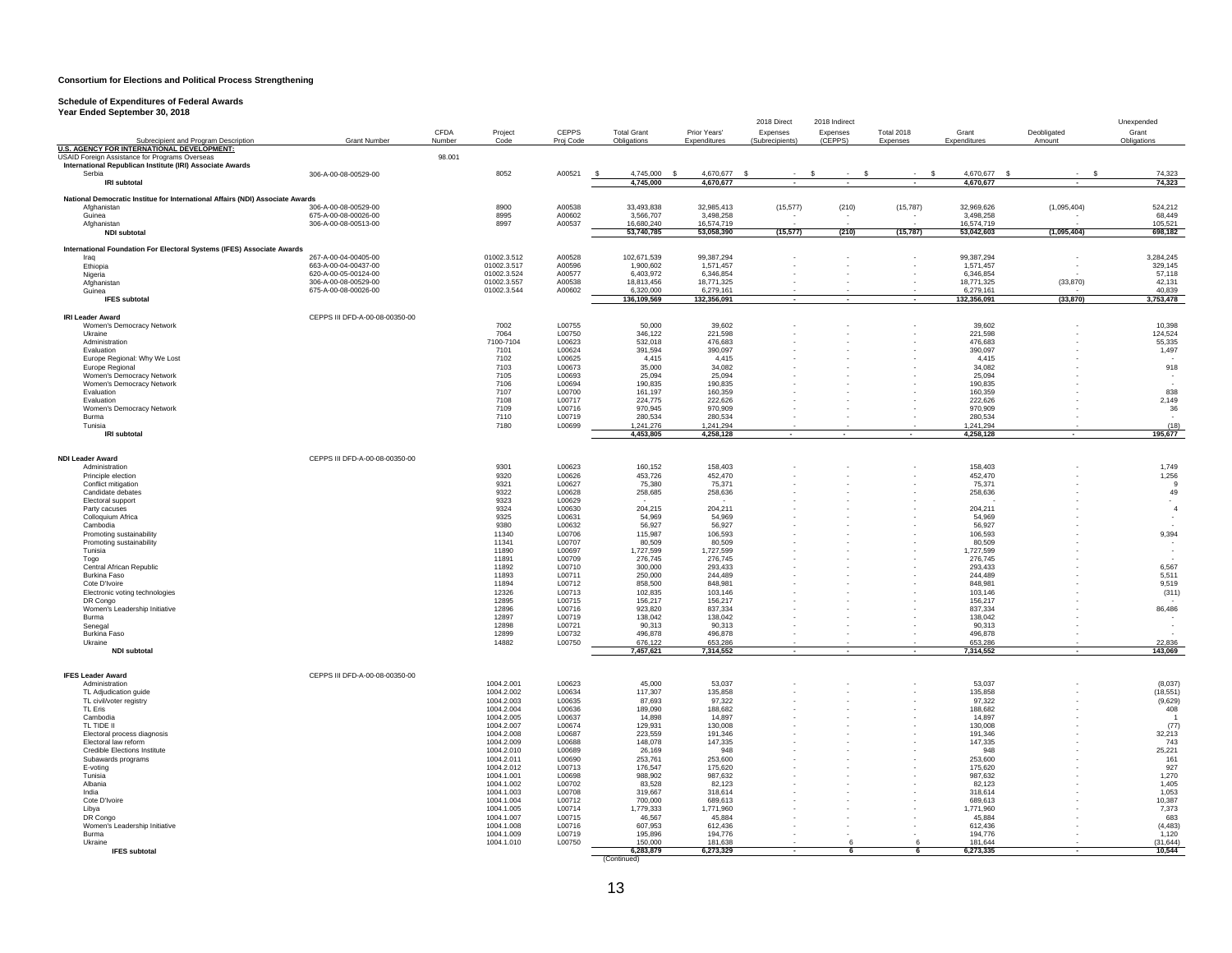|                                                                               |                      |                       |                 |                           |      |                                   |      |                              | 2018 Direct                 |      | 2018 Indirect            |                          |                       |                       | Unexpended           |
|-------------------------------------------------------------------------------|----------------------|-----------------------|-----------------|---------------------------|------|-----------------------------------|------|------------------------------|-----------------------------|------|--------------------------|--------------------------|-----------------------|-----------------------|----------------------|
| Subrecipient and Program Description                                          | <b>Grant Number</b>  | <b>CFDA</b><br>Number | Project<br>Code | <b>CEPPS</b><br>Proi Code |      | <b>Total Grant</b><br>Obligations |      | Prior Years'<br>Expenditures | Expenses<br>(Subrecipients) |      | Expenses<br>(CEPPS)      | Total 2018<br>Expenses   | Grant<br>Expenditures | Deobligated<br>Amount | Grant<br>Obligations |
|                                                                               |                      |                       |                 |                           |      |                                   |      |                              |                             |      |                          |                          |                       |                       |                      |
| USAID Foreign Assistance for Programs Overseas<br><b>IRI Associate Awards</b> |                      | 98.001                |                 |                           |      |                                   |      |                              |                             |      |                          |                          |                       |                       |                      |
|                                                                               | 523-A-00-09-00008-00 |                       | 8076/8099       | A00638                    |      | 3.200.000                         | - \$ | 3.174.010 \$                 | (22.078)                    | - \$ | (298)<br>- S             | $(22.376)$ \$            | 3.151.635 S           | s                     | 48.365               |
| Mexico                                                                        |                      |                       |                 |                           | - \$ |                                   |      |                              |                             |      |                          |                          |                       |                       |                      |
| Ukraine                                                                       | 121-A-00-09-00709-00 |                       | 8261            | A00649                    |      | 7,623,595                         |      | 7.605.632                    | 15,693                      |      | 212                      | 15,905                   | 7.621.536             |                       | 2,059                |
| Jordan                                                                        | 278-A-00-10-00407-00 |                       | 8182            | A00656                    |      | 14.635.000                        |      | 14.656.448                   | (455)                       |      | (6)                      | (461)                    | 14.655.987            |                       | (20, 987)            |
| Indonesia                                                                     | 497-A-00-10-00004-00 |                       | 8017            | A00658                    |      | 4.866.000                         |      | 4.858.810                    |                             |      |                          |                          | 4.858.810             |                       | 7,190                |
| Nigera                                                                        | 620-A-00-10-00007-00 |                       | 8041            | A00661                    |      | 11,918,151                        |      | 11,851,866                   |                             |      | - 1                      | $\sim$                   | 11,851,866            |                       | 66,285               |
| Cambodia                                                                      | AID-442-A-09-00001   |                       | 8016            | A00669                    |      | 8,633,636                         |      | 8,589,989                    |                             |      |                          |                          | 8,589,989             |                       | 43,647               |
| Georgia                                                                       | AID-114-LA-10-00002  |                       | 8262            | A00677                    |      | 6,765,000                         |      | 6.489.120                    |                             |      |                          |                          | 6,489,120             |                       | 275,880              |
| Zimbabwe                                                                      | 674-A-00-10-00020-00 |                       | 8042            | A00682                    |      | 4.150.000                         |      | 3.987.561                    |                             |      |                          |                          | 3.987.561             |                       | 162.439              |
| Serbia                                                                        | 169-A-00-10-00104-00 |                       | 8057            | A00685                    |      | 3,186,000                         |      | 3,168,407                    |                             |      |                          |                          | 3,168,407             |                       | 17,593               |
| Nicaragua                                                                     | AID-524-LA-10-00002  |                       | 8077            | A00686                    |      | 1.189.305                         |      | 1.189.305                    |                             |      |                          |                          | 1.189.305             |                       |                      |
| Somalia & Somalialand                                                         | AID-623-LA-11-00001  |                       | 8043            | A00691                    |      | 5.159.699                         |      | 5.159.699                    |                             |      |                          |                          | 5.159.699             | (19, 775)             | $\sim$               |
| Kenya                                                                         | AID-623-LA-11-00007  |                       | 8044            | A00701                    |      | 3.297.108                         |      | 3.297.107                    |                             |      | $\overline{\phantom{a}}$ |                          | 3.297.107             |                       | - 1                  |
| <b>Belarus</b>                                                                | AID-113-LA-11-00001  |                       | 8263            | A00708                    |      | 5,086,352                         |      | 4,117,839                    | 562,999                     |      | 7,595                    | 570,594                  | 4,688,434             |                       | 397,918              |
| Bosnia & Herzegovina                                                          | AID-168-LA-11-00001  |                       | 8058            | A00709                    |      | 1.870.000                         |      | 1.860.230                    |                             |      |                          |                          | 1.860.230             |                       | 9.770                |
| South Sudan                                                                   | AID-668-LA-12-00001  |                       | 8045            | A00718                    |      | 16,257,895                        |      | 15,868,752                   | $\sim$                      |      | $\sim$                   | $\overline{\phantom{a}}$ | 15,868,752            |                       | 389,143              |
| Kyrgyzstan                                                                    | AID-176-LA-12-00003  |                       | 8264            | A00723                    |      | 2,213,719                         |      | 2,212,171                    |                             |      | $\sim$                   | $\overline{\phantom{a}}$ | 2,212,171             |                       | 1.548                |
| Macedonia                                                                     | AID-165-LA-12-00006  |                       | 8059            | A00725                    |      | 1.005.215                         |      | 332.944                      | 447,912                     |      | 6,043                    | 453,955                  | 786,899               |                       | 218,316              |
| Georgia                                                                       | AID-114-LA-12-00001  |                       | 8265            | A00726                    |      | 467.500                           |      | 468,402                      | $\overline{\phantom{a}}$    |      | $\overline{\phantom{a}}$ |                          | 468,402               |                       | (902)                |
| Guatemala                                                                     | AID-520-LA-12-00001  |                       | 8173/8198       | A00729                    |      | 1.615.071                         |      | 1.604.225                    |                             |      |                          |                          | 1.604.225             |                       | 10.846               |
| Morocco                                                                       | AID-608-LA-12-00001  |                       | 8185            | A00731                    |      | 2,395,000                         |      | 2.294.553                    | 109,519                     |      | 1,478                    | 110,997                  | 2,405,550             |                       | (10, 550)            |
| Libva                                                                         | AID-OAA-LA-12-00006  |                       | 8183            | A00733                    |      | 11.711.667                        |      | 6.515.818                    | 2.339.097                   |      | 31.557                   | 2.370.654                | 8.886.472             |                       | 2.825.196            |
| Bangladesh                                                                    | AID-388-LA-13-00001  |                       | 8018            | A00734                    |      | 2.524.175                         |      | 2.487.953                    | $\sim$                      |      | $\sim$                   |                          | 2.487.953             |                       | 36,222               |
| Bhutan                                                                        | AID-386-LA-13-00001  |                       | 8022            | A00737                    |      | 500,000                           |      | 484.159                      | $\overline{\phantom{a}}$    |      | $\sim$                   |                          | 484,159               |                       | 15,841               |
|                                                                               | AID-486-LA-13-00002  |                       | 8019            | A00738                    |      | 5,320,000                         |      | 5,284,057                    | 17,386                      |      | 235                      | 17,621                   | 5,301,678             |                       | 18,322               |
| Burma<br>Mali                                                                 | AID-688-LA-13-00004  |                       | 8046            | A00739                    |      |                                   |      |                              |                             |      | $\sim$                   | $\sim$                   |                       |                       |                      |
|                                                                               |                      |                       | 8174            |                           |      | 1,395,000                         |      | 1.372.819                    |                             |      |                          |                          | 1,372,819             |                       | 22,181               |
| Guyana                                                                        | AID-538-LA-13-00001  |                       |                 | A00740                    |      | 1.167.133                         |      | 1.158.032                    |                             |      |                          |                          | 1.158.032             |                       | 9.101                |
| Tunisia                                                                       | AID-OAA-A-13-00041   |                       | 8184            | A00743                    |      | 800,000                           |      | 698,502                      | (98, 382)                   |      | (1,327)                  | (99, 709)                | 598,793               |                       | 201,207              |
| Syria                                                                         | AID-OAA-LA-13-00009  |                       | 8003            | A00747                    |      | 1.000.000                         |      | 977.676                      |                             |      |                          |                          | 977,676               |                       | 22,324               |
| Eurasia Regional                                                              | AID-OAA-LA-13-00011  |                       | 8266            | A00748                    |      | 1.545.000                         |      | 853.371                      | 471.193                     |      | 6.357                    | 477,550                  | 1.330.921             |                       | 214.079              |
| Fiji                                                                          | AID-492-LA-14-00001  |                       | 8110            | A00751                    |      | 203,000                           |      | 200.821                      | $\sim$                      |      | - 1                      |                          | 200.821               |                       | 2.179                |
| Nigeria                                                                       | AID-620-LA-14-00002  |                       | 8047            | A00752                    |      | 5,000,000                         |      | 4,848,199                    | 97,803                      |      | 1,319                    | 99,122                   | 4,947,322             |                       | 52,678               |
| Georgia                                                                       | AID-114-LA--14-00006 |                       | 8267            | A00757                    |      | 5.300.000                         |      | 4.129.298                    | 837.505                     |      | 11,299                   | 848,804                  | 4.978.102             |                       | 321.898              |
| Uganda                                                                        | AID-617-LA-15-00001  |                       | 8049            | A00763                    |      | 350,000                           |      | 343,792                      |                             |      | $\sim$                   |                          | 343,792               |                       | 6,208                |
| Tanzania                                                                      | AID-621-LA-15-00001  |                       | 8048            | A00764                    |      | 2,255,000                         |      | 2.231.942                    | (11, 566)                   |      | (156)                    | (11, 722)                | 2,220,219             |                       | 34,781               |
| Svria                                                                         | AID-OAA-LA-15-00005  |                       | 8186            | A00765                    |      | 2,742,837                         |      | 1,748,460                    | 706,911                     |      | 9,537                    | 716,448                  | 2,464,908             |                       | 277,929              |
| Venezuela                                                                     | AID-OAA-LA-15-00007  |                       | 8175            | A00766                    |      | 230,000                           |      | 199,724                      | $\overline{\phantom{a}}$    |      | $\sim$                   |                          | 199,724               |                       | 30,276               |
| Niger                                                                         | AID-625-LA-15-00003  |                       | 8130            | A00768                    |      | 720,000                           |      | 673.738                      | (40)                        |      | (1)                      | (41)                     | 673.698               |                       | 46.302               |
| Gwli                                                                          | AID-OAA-LA-15-00009  |                       | 8009            | A00769                    |      | 166,667                           |      | 148,339                      |                             |      |                          |                          | 148,339               |                       | 18,328               |
| Sri Lanka                                                                     | AID-383-LA-15-00001  |                       | 8112            | A00770                    |      | 400,000                           |      | 1,370                        | 150,492                     |      | 2,030                    | 152,522                  | 153,892               |                       | 246,108              |
| Ukraine                                                                       | AID-121-LA-16-00001  |                       | 8268            | A00775                    |      | 6.188.990                         |      | 1.079.619                    | 2.437.687                   |      | 32.887                   | 2.470.574                | 3.550.193             |                       | 2.638.797            |
| East Timor                                                                    | AID-472-LA-16-00001  |                       | 8023            | A00780                    |      | 2,926,277                         |      | 1,141,602                    | 1,031,592                   |      | 13,917                   | 1,045,509                | 2,187,111             |                       | 739,166              |
| Burma                                                                         | AID-482-LA-16-00001  |                       | 8024            | A00781                    |      | 4,400,690                         |      | 1.678.946                    | 979,257                     |      | 13,211                   | 992,468                  | 2.671.414             |                       | 1,729,275            |
| Moldova                                                                       | AID-117-LA-16-00001  |                       | 8269            | A00783                    |      | 3,021,000                         |      | 411,802                      | 852,748                     |      | 11,504                   | 864,252                  | 1,276,054             |                       | 1,744,946            |
| Kyrgyzstan                                                                    | AID-176-LA-16-00001  |                       | 8360            | A00784                    |      | 1.758.767                         |      | 553.949                      | 554,413                     |      | 7.480                    | 561.893                  | 1.115.841             |                       | 642,925              |
| Tunisia                                                                       | AID-OAA-A-16-00074   |                       | 8187            | A00785                    |      | 1.912.987                         |      | 410.286                      | 838.825                     |      | 11.317                   | 850.142                  | 1.260.428             |                       | 652.559              |
| Venezuela                                                                     | AID-OAA-LA-16-00005  |                       | 8176            | A00786                    |      | 922,500                           |      | 219,340                      | 239,722                     |      | 3,234                    | 242,956                  | 462,296               |                       | 460,204              |
| Haiti                                                                         | AID-521-LA-17-00002  |                       | 8177            | A00796                    |      | 528.114                           |      | 65.520                       | 269,577                     |      | 3.637                    | 273.214                  | 338,734               |                       | 189.380              |
| Guatemala                                                                     | AID-520-LA-17-00001  |                       | 8078            | A00797                    |      | 1,614,286                         |      | 109.258                      | 542,301                     |      | 7.316                    | 549.617                  | 658.875               |                       | 955.411              |
|                                                                               |                      |                       |                 |                           |      |                                   |      |                              |                             |      |                          |                          |                       |                       |                      |
| Jordan                                                                        | AID-278-LA-17-00001  |                       | 8081            | A00798                    |      | 3,739,375                         |      | 509,410                      | 1,978,467                   |      | 26,691                   | 2,005,158                | 2,514,568             |                       | 1,224,806            |
| Nepal                                                                         | AID-367-LA-17-00001  |                       | 8111            | A00799                    |      | 1,089,828                         |      | 8,587                        | 166,524                     |      | 2,247                    | 168,771                  | 177,358               |                       | 912,470              |
| <b>House Democracy Partnership</b>                                            | AID-OAA-LA-11-00011  |                       | 8002            | A00800                    |      | 3.642.403                         |      | 3,642,056                    | 5,044                       |      | 68                       | 5,112                    | 3,647,168             |                       | (4,765)              |
| Hdp                                                                           | AID-OAA-LA-17-00004  |                       | 8004            | A00806                    |      | 1,655,892                         |      | 12,019                       | 771,158                     |      | 10,404                   | 781,562                  | 793,580               |                       | 862,312              |
| Bosnia-Herzegovina                                                            | AID-168-LA-17-00002  |                       | 8150            | A00807                    |      | 1.162.680                         |      | 8.529                        | 441.399                     |      | 5.955                    | 447.354                  | 455.883               |                       | 706.797              |
| <b>IRI</b> subtotal                                                           |                      |                       |                 |                           |      | 183,428,514                       |      | 146,996,063                  | 16,732,703                  |      | 225,742                  | 16,958,445               | 163,954,508           | (19, 775)             | 19.474.004           |
|                                                                               |                      |                       |                 |                           |      | (Continued)                       |      |                              |                             |      |                          |                          |                       |                       |                      |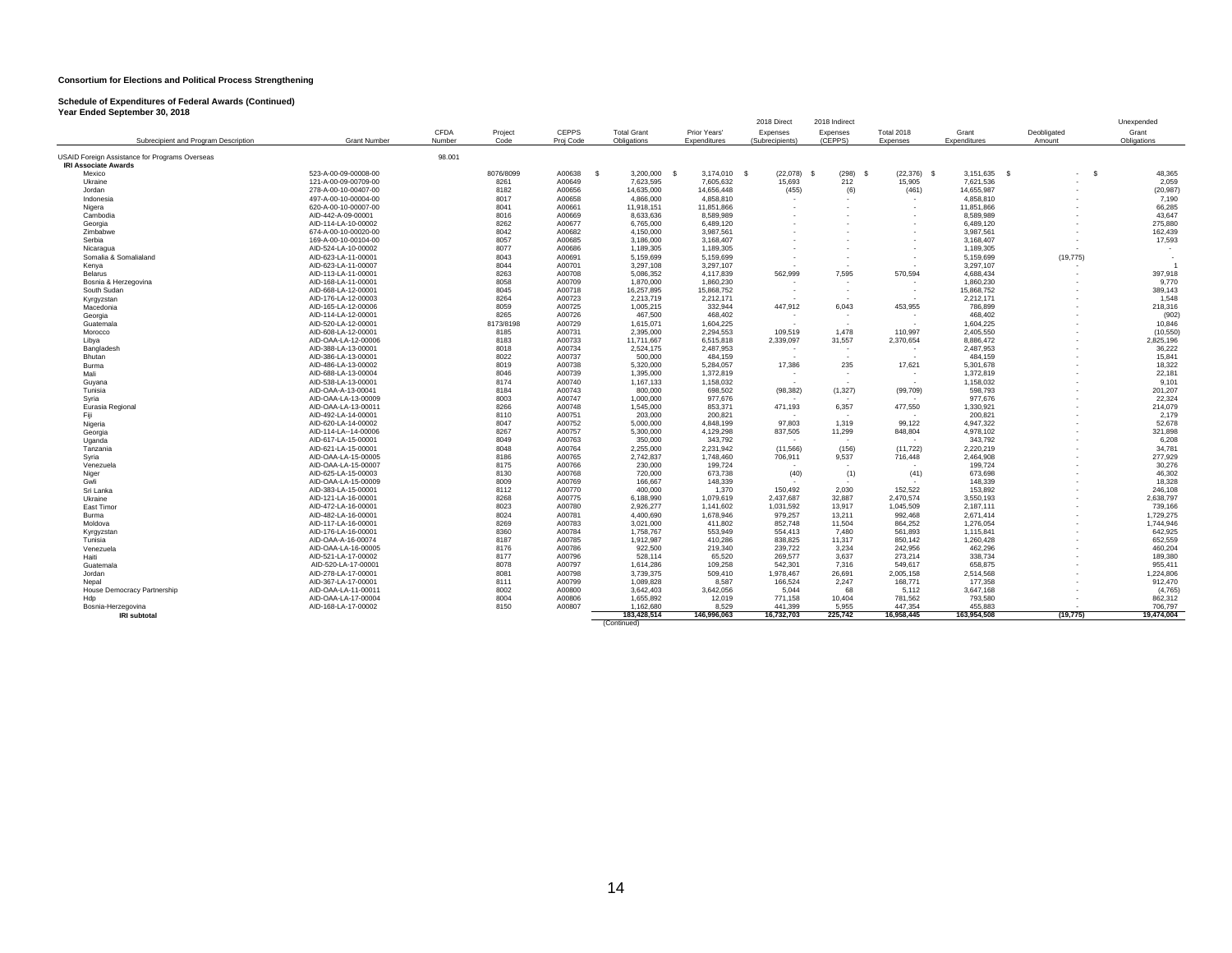|                                                |                       |                       |              |                    |                | 2018 Direct     | 2018 Indirect  |                   |                                |             | Unexpended  |
|------------------------------------------------|-----------------------|-----------------------|--------------|--------------------|----------------|-----------------|----------------|-------------------|--------------------------------|-------------|-------------|
|                                                |                       | CFDA<br>Project       | <b>CEPPS</b> | <b>Total Grant</b> | Prior Years'   | Expenses        | Expenses       | <b>Total 2018</b> | Grant                          | Deobligated | Grant       |
| Subrecipient and Program Description           | <b>Grant Number</b>   | Number<br>Code        | Proi Code    | Obligations        | Expenditures   | (Subrecipients) | (CEPPS)        | Expenses          | Expenditures                   | Amount      | Obligations |
| USAID Foreign Assistance for Programs Overseas |                       | 98.001                |              |                    |                |                 |                |                   |                                |             |             |
| <b>NDI Associate Award</b>                     |                       |                       |              |                    |                |                 |                |                   |                                |             |             |
| Mexico                                         | 523-A-00-09-00008-00  | 9513&12553            | A00638       | 3,200,000<br>-S    | s<br>3,181,051 | $\mathsf{s}$    | S.             | -S<br>$\sim$      | \$<br>3,181,051<br>$\mathbf s$ | s           | 18,949      |
| Armenia                                        | 111-A-00-09-00001-00  | 9501                  | A00641       | 3.458.319          | 3.438.403      |                 |                |                   | 3.438.403                      |             | 19,916      |
| Ukraine                                        | 121-A-00-09-00709-00  | 10515                 | A00649       | 10,079,825         | 10,073,045     | 28              |                | 28                | 10,073,074                     |             | 6,751       |
| Kosovo                                         | 167-A-00-09-00106-00  | 9511&12558            | A00652       | 5.572.162          | 5.144.408      |                 |                |                   | 5.144.408                      |             | 427,754     |
| Lebanon                                        | 268-A-00-09-00015-00  | 9506                  | A00654       | 1,180,000          | 1,179,288      |                 |                |                   | 1,179,288                      |             | 712         |
| Jordan                                         | 278-A-00-10-00407-00  | 10524&10531           | A00656       | 29.880.000         | 29.873.621     | 4,218           | 57             | 4,275             | 29.877.896                     |             | 2.104       |
| Indonesia                                      | 497-A-00-10-00004-00  | 10521                 | A00658       | 6,167,000          | 5,825,885      |                 |                |                   | 5,825,885                      |             | 341,115     |
| Nigeria                                        | 620-A-00-10-00007-00  | 10526, 10535-10537    | A00661       | 22.630.034         | 22,575,691     |                 |                |                   | 22,575,691                     |             | 54,342      |
| Sudan                                          | 650-A-00-09-00005-00  | 9502 & 9510           | A00665       | 59,336,310         | 59,230,133     |                 |                |                   | 59,230,133                     |             | 106,177     |
| Azerbaijan                                     | AID-112-LA-10-00001   | 10519                 | A00667       | 5,375,470          | 4,833,685      |                 |                |                   | 4,833,685                      |             | 541,785     |
| Georgia                                        | AID-114-LA-10-00001   | 9517                  | A00668       | 8,370,000          | 8,185,403      |                 |                |                   | 8,185,403                      |             | 184,597     |
| Cambodia                                       | AID-442-A-09-00001-00 | 10514                 | A00669       | 7,732,273          | 7,730,146      |                 |                |                   | 7,730,146                      |             | 2,127       |
|                                                | AID-367-LA-10-00001   | 10529                 | A00678       | 17.940.090         | 17,505,999     | (12, 931)       | (174)          | (13, 105)         | 17.492.894                     |             | 447.196     |
| Nepal                                          |                       |                       |              |                    |                |                 |                |                   |                                |             |             |
| Niger                                          | 624-A-00-10-00033-00  | 10525                 | A00679       | 762,600            | 759,485        |                 |                |                   | 759,485                        |             | 3,115       |
| Haiti                                          | 521-A-00-10-00020-00  | 10530                 | A00681       | 4.250.000          | 4.211.082      |                 |                |                   | 4.211.082                      |             | 38.918      |
| Zimbabwe                                       | 674-A-00-10-00020-00  | 10533                 | A00682       | 3,281,638          | 3,102,403      |                 |                |                   | 3,102,403                      |             | 179,235     |
| Serbia                                         | 169-A-00-10-00104-00  | 11532                 | A00685       | 5,351,000          | 5,323,976      |                 |                |                   | 5,323,976                      |             | 27,024      |
| Somalia & Somaliland                           | AID-623-LA-11-00001   | 11534                 | A00691       | 6,805,106          | 6,789,654      |                 |                |                   | 6,789,654                      | (140, 974)  | 15,452      |
| Fcuador                                        | 518-A-00-11-00001-00  | 11538                 | A00692       | 28,497             | 17,777         |                 |                |                   | 17,777                         |             | 10,720      |
| Maldives                                       | AID-383-LA-11-00001   | 11539                 | A00695       | 638,500            | 617.155        |                 |                |                   | 617.155                        |             | 21,345      |
| Kenya                                          | AID-623-LA-11-00007   | 11540                 | A00701       | 14.003.402         | 14.002.998     |                 |                |                   | 14,002,998                     |             | 404         |
| Mali                                           | AID-688-LA-11-00001   | 11543                 | A00704       | 1.000.000          | 981.590        |                 |                |                   | 981.590                        |             | 18.410      |
| Malawi                                         | 674-A-00-11-00053-00  | 11544                 | A00705       | 1,185,000          | 1,124,705      |                 |                |                   | 1,124,705                      |             | 60,295      |
| Mauritania                                     | AID-685-LA-11-00001   | 11545                 | A00707       | 300,000            | 288,473        |                 |                |                   | 288,473                        |             | 11,527      |
| Belarus                                        | AID-113-LA-11-00001   | 12546                 | A00708       | 6,535,818          | 5,031,803      | 856,919         | 11,561         | 868,480           | 5,900,283                      |             | 635,536     |
| Bosnia & Herzegovina                           | AID-168-LA-11-00001   | 12547                 | A00709       | 2,805,000          | 2,776,442      |                 |                |                   | 2,776,442                      |             | 28,558      |
| Angola                                         | AID-654-LA-12-00001   | 12554                 | A00722       | 2,030,753          | 1.998.738      |                 |                |                   | 1,998,738                      |             | 32,015      |
| Kyrgyzstan                                     | AID-176-LA-12-00003   | 12556                 | A00723       | 2,843,720          | 2,770,611      |                 |                |                   | 2,770,611                      |             | 73,109      |
| Macedonia                                      | AID-165-A-12-00006    | 12555                 | A00725       | 5.373.760          | 3.621.146      | 922,214         | 12,442         | 934,656           | 4.555.802                      |             | 817.958     |
| Honduras                                       | AID-522-LA-12-00001   | 12560                 | A00728       | 2,349,919          | 2,309,540      |                 |                |                   | 2,309,540                      |             | 40,379      |
|                                                |                       |                       |              |                    |                |                 |                |                   |                                |             |             |
| Guatemala                                      | AID-520-LA-12-00001   | 12561 & 14580 & 15584 | A00729       | 4,288,940          | 4,240,998      |                 |                |                   | 4,240,998                      |             | 47,942      |
| Pakistan                                       | AID-391-LA-12-00001   | 13562                 | A00730       | 1,250,000          | 1,212,165      |                 |                |                   | 1,212,165                      |             | 37,835      |
| Morocco                                        | AID-608-LA-12-00001   | 12557                 | A00731       | 8,785,000          | 8,743,512      | 49,506          | 668            | 50,174            | 8,793,685                      |             | (8,685)     |
| Libya                                          | AID-OAA-LA-12-00006   | 13563                 | A00733       | 10,511,667         | 6,879,177      | 1,479,934       | 19,966         | 1,499,900         | 8,379,077                      |             | 2,132,590   |
| Bangladesh                                     | AID-388-LA-13-00001   | 13564                 | A00734       | 1,975,950          | 1,952,965      |                 |                |                   | 1,952,965                      |             | 22,985      |
| Lebanon                                        | 268-A-00-13-00001     | 13565                 | A00735       | 1,300,000          | 1,254,538      |                 |                |                   | 1,254,538                      |             | 45,462      |
| Uzbekistan                                     | AID-176-LA-13-00002   | 13566                 | A00736       | 1,594,285          | 1,580,671      |                 |                |                   | 1,580,671                      |             | 13,614      |
| <b>Ruma</b>                                    | AID-486-LA-13-00002   | 13567                 | A00738       | 4.664.000          | 4.657.241      |                 |                |                   | 4.657.241                      |             | 6.759       |
| Mali                                           | AID-688-LA-13-00004   | 13569                 | A00739       | 2,280,000          | 2,239,341      |                 |                |                   | 2,239,341                      |             | 40,659      |
| Haiti                                          | AID-521-LA-13-00001   | 13568                 | A00741       | 10,905,000         | 10,300,571     | 45              | $\overline{1}$ | 46                | 10,300,617                     |             | 604,383     |
| Burundi                                        | AID-623-LA-13-00001   | 14579                 | A00742       | 200,000            | 188,710        |                 |                |                   | 188,710                        |             | 11,290      |
| Tunisia                                        | AID-OAA-A-13-00041    | 13570                 | A00743       | 2,500,000          | 2,425,983      |                 |                |                   | 2,425,983                      |             | 74,017      |
| Kosovo                                         | AID-167-LA-13-00003   | 13572                 | A00745       | 4,750,000          | 4.685.917      | 63,091          | 851            | 63,942            | 4.749.859                      |             | 141         |
| Malawi                                         | AID-612-LA-13-00002   | 13571                 | A00746       | 3,500,000          | 3,473,137      |                 |                |                   | 3,473,137                      | (20, 321)   | 26,863      |
|                                                |                       | 13573                 | A00747       |                    | 384.398        |                 |                |                   | 384.398                        |             |             |
| Svria                                          | AID-OAA-LA-13-00009   |                       |              | 400,000            |                |                 |                |                   |                                |             | 15,602      |
| Eurasia Regional                               | AID-OAA-LA-13-00011   | 13575                 | A00748       | 1,477,500          | 868,752        | 255,175         | 3,443          | 258,618           | 1,127,370                      |             | 350,130     |
| Guinea                                         | AID-675-A-13-00007    | 13574                 | A00749       | 1.235.476          | 1,223,362      |                 |                |                   | 1,223,362                      |             | 12,114      |
| Bosnia & Herzegovina                           | AID-168-LA-14-00001   | 14576                 | A00753       | 807,055            | 808,281        |                 |                |                   | 808,281                        |             | (1,226)     |
| Georgia                                        | AID-114-LA-14-00005   | 14578                 | A00758       | 5,300,000          | 2,853,005      | 1,573,361       | 21,226         | 1,594,587         | 4,447,592                      |             | 852,408     |
| Cote D'ivore                                   | AID-624-LA-14-00002   | 14577                 | A00759       | 4,265,000          | 4,237,548      | 20,224          | 273            | 20,497            | 4,258,044                      |             | 6,956       |
| Liberia                                        | AID-669-A-14-00001    | 15582                 | A00760       | 5,361,275          | 3,999,142      | 1,247,089       | 16,824         | 1,263,913         | 5.263.055                      |             | 98,220      |
| <b>Zambia</b>                                  | AID-611-LA-15-00001   | 15581                 | A00761       | 4.765.000          | 4.481.107      | 257,981         | 3.480          | 261.461           | 4.742.568                      |             | 22.432      |
| Burkina Faso                                   | AID-625-LA-15-00001   | 15583                 | A00762       | 6,000,000          | 2,305,141      | 742,275         | 10,014         | 752.289           | 3,057,430                      |             | 2,942,570   |
| Uganda                                         | AID-617-LA-15-00001   | 15585                 | A00763       | 1.500.000          | 1.470.302      | (187)           | (3)            | (190)             | 1,470,112                      |             | 29,888      |
| Tanzania                                       | AID-621-LA-15-00001   | 15586                 | A00764       | 1,145,000          | 1,129,511      | 2,056           | 28             | 2,084             | 1,131,595                      |             | 13,405      |
| Svria                                          | AID-OAA-LA-15-00005   | 15587                 | A00765       | 2.716.110          | 1.676.196      | 828,810         | 11,181         | 839,991           | 2.516.187                      |             | 199.922     |
| Venezuela                                      | AID-OAA-LA-15-00007   | 15589                 | A00766       | 770,000            | 733,025        |                 |                |                   | 733,025                        |             | 36,975      |
| Guinea                                         | AID-675-A-15-00001    | 15588                 | A00767       | 3,587,500          | 2,145,694      | 842,577         | 11,367         | 853,944           | 2,999,639                      |             | 587,861     |
| Niger                                          | AID-625-LA-15-00003   | 15591                 | A00768       | 1.078.444          | 1,062,797      |                 |                |                   | 1,062,797                      |             | 15.647      |
| Gwli                                           | AID-OAA-LA-15-00009   | 16590                 | A00769       | 166,667            | 162.675        |                 |                |                   | 162.675                        |             | 3,992       |
|                                                | AID-383-LA-15-00001   | 17592                 | A00770       | 400,000            | 24.010         | 228.536         | 3.083          | 231.619           | 255.629                        |             |             |
| Sri Lanka                                      |                       |                       |              |                    |                |                 |                |                   |                                |             | 144,371     |
| Ukraine                                        | AID-121-LA-16-00001   | 16500                 | A00775       | 7,346,741          | 1,630,889      | 1,999,608       | 26,977         | 2,026,585         | 3,657,474                      |             | 3,689,267   |
| Dominican Republic                             | AID-517-LA-16-00001   | 16501                 | A00778       | 250,000            | 238.561        |                 |                |                   | 238,561                        |             | 11.439      |
| Bosnia-Herzegovina                             | AID-168-LA-16-00001   | 16502                 | A00779       | 600,000            | 572,349        | (6,978)         | (94)           | (7,072)           | 565,277                        |             | 34,723      |
| Fast Timor                                     | AID-472-LA-16-00001   | 16503                 | A00780       | 713.723            | 689,778        | 3.605           | 49             | 3.654             | 693.432                        |             | 20,291      |
| Burma                                          | AID-482-LA-16-00001   | 16504                 | A00781       | 5,275,681          | 1.600.322      | 1.462.583       | 19,732         | 1.482.315         | 3.082.637                      |             | 2,193,044   |
| Moldova                                        | AID-117-LA-16-00001   | 16505                 | A00783       | 4.585.000          | 1.287.665      | 1,192,791       | 16,092         | 1.208.883         | 2,496,548                      |             | 2,088,452   |
| Kyrgyzstan                                     | AID-176-LA-16-00001   | 17506                 | A00784       | 1,758,767          | 480,255        | 494,276         | 6.668          | 500,944           | 981.199                        |             | 777,568     |
| Tunisia                                        | AID-OAA-A-16-00074    | 17507                 | A00785       | 1,828,247          | 258,132        | 936,554         | 12,635         | 949.189           | 1,207,321                      |             | 620,925     |
| Venezuela                                      | AID-OAA-LA-16-00005   | 16508                 | A00786       | 1.222.500          | 275.581        | 760.977         | 10.266         | 771.243           | 1.046.825                      |             | 175.675     |
| Haiti                                          | AID-521-LA-17-00002   | 17509                 | A00796       | 3,316,485          | 387,010        | 1,715,713       | 23,147         | 1,738,860         | 2,125,869                      |             | 1,190,616   |
| Guatemala                                      | AID-520-LA-17-00001   | 17510                 | A00797       | 3.000.000          | 237,787        | 748.233         | 10.094         | 758.327           | 996.114                        |             | 2.003.886   |
| Jordan                                         | AID-278-LA-17-00001   | 17511                 | A00798       | 9.360.624          | 1,017,427      | 5,028,266       | 67,836         | 5.096.102         | 6.113.529                      |             | 3,247,096   |
| Nepal                                          | AID-367-LA-17-00001   | 17512                 | A00799       | 4,262,827          | 183,705        | 1,764,045       | 23.799         | 1.787.844         | 1,971,548                      |             | 2,291,279   |
| Governance                                     | AID-OAA-LA-11-000011  | 11548                 | A00800       | 3,853,370          | 3,673,880      |                 | 2.095          |                   | 3.831.277                      |             | 22,093      |
|                                                | AID-OAA-LA-11-00009   | 12549                 | A00801       | 40,000             | 39.892         | 155,302         |                | 157,397           | 39,892                         |             | 108         |
| <b>Citizen Participation</b>                   |                       |                       |              |                    |                |                 |                |                   |                                |             |             |
| Yemen                                          | AID-279-LA-12-00001   | 12551                 | A00803       | 8,540,674          | 8.525.359      |                 |                |                   | 8,525,359                      |             | 15,315      |
| Niger                                          | AID-624-LA-12-00003   | 12550                 | A00804       | 4,958,545          | 4,502,734      | 435,581         | 5,876          | 441,457           | 4,944,192                      |             | 14,353      |
| Hdn                                            | AID-OAA-LA-17-00004   | 17513                 | A00806       | 1.729.108          | 1.300          | 357.365         | 4.821          | 362.186           | 363.487                        |             | 1,365,621   |
| Bosnia-Herzegovina                             | AID-168-LA-17-00002   | 17515                 | A00807       | 1.835.180          |                | 629.352         | 8.491          | 637.843           | 637.842                        |             | 1.197.337   |
| <b>NDI</b> subtotal                            |                       |                       |              | 404,423,537        | 343,506,834    | 27,038,194      | 364,772        | 27,402,966        | 370,909,800                    | (161, 295)  | 33,513,735  |
|                                                |                       |                       |              | (Continued)        |                |                 |                |                   |                                |             |             |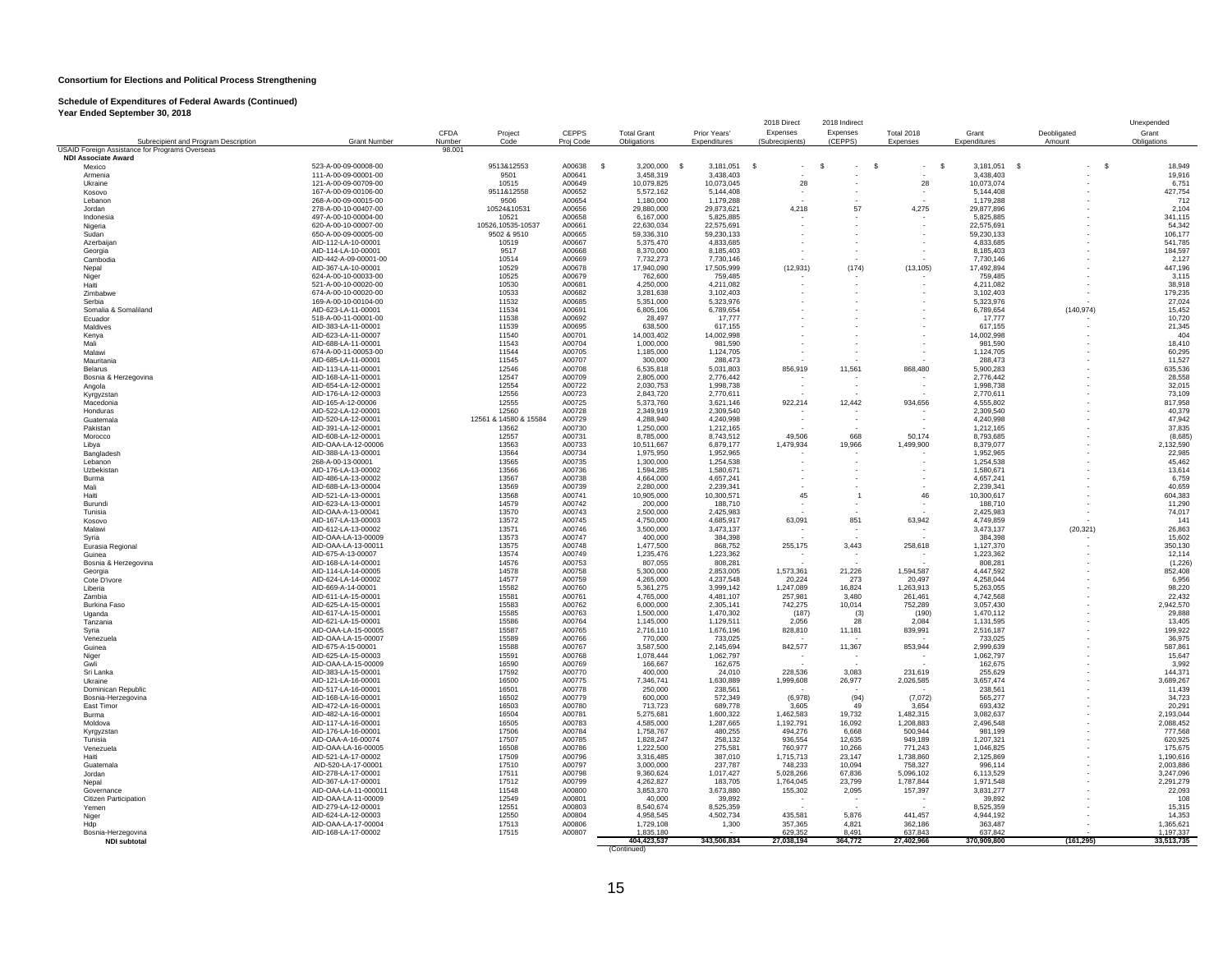| Year Ended September 30, 2018                  |                                               |                |                                              |              |                                   |                              |                             |                          |                          |                              |                       |                        |
|------------------------------------------------|-----------------------------------------------|----------------|----------------------------------------------|--------------|-----------------------------------|------------------------------|-----------------------------|--------------------------|--------------------------|------------------------------|-----------------------|------------------------|
|                                                |                                               |                |                                              |              |                                   |                              | 2018 Direct                 | 2018 Indirect            |                          |                              |                       | Unexpended             |
| Subrecipient and Program Description           | <b>Grant Number</b>                           | CFDA<br>Number | <b>CEPPS</b><br>Project<br>Code<br>Proj Code |              | <b>Total Grant</b><br>Obligations | Prior Years'<br>Expenditures | Expenses<br>(Subrecipients) | Expenses<br>(CEPPS)      | Total 2018<br>Expenses   | Grant<br>Expenditures        | Deobligated<br>Amount | Grant<br>Obligations   |
| USAID Foreign Assistance for Programs Overseas |                                               | 98.001         |                                              |              |                                   |                              |                             |                          |                          |                              |                       |                        |
| <b>IFES Associate Awards</b>                   |                                               |                |                                              |              |                                   |                              |                             |                          |                          |                              |                       |                        |
| Armenia                                        | 111-A-00-09-00002                             |                | 1004.3.003<br>A00642                         | $\mathsf{s}$ | 3,013,510 \$                      | 3.016.831                    | $\mathbf{s}$                | - \$                     | - \$                     | 3.016.831 \$<br><sub>S</sub> | - \$                  | (3.320)                |
| Kyrgyzstan                                     | 116-A-00-09-00010                             |                | 1004.3.001<br>A00647                         |              | 1,026,671                         | 992,930                      |                             |                          |                          | 992,930                      |                       | 33,742                 |
| Taiikstan<br>Ukraine                           | 119-A-00-10-00002-00<br>121-A-00-09-00709-00  |                | 1004.3.008<br>A00648<br>1004.3.007<br>A00649 |              | 360,000<br>568.617                | 358.472<br>561,223           | (39)                        | (1)                      | (40)                     | 358,472<br>561.184           |                       | 1.528<br>7,433         |
| Lebanon                                        | 268-A-00-09-00015-00                          |                | 1004.3.002<br>A00654                         |              | 70,000                            | 68.285                       |                             |                          |                          | 68,285                       |                       | 1,715                  |
| I ebanon                                       | 268-A-00-10-00004-00                          |                | 1004.3.025<br>A00655                         |              | 1,128,148                         | 895,787                      |                             |                          |                          | 895,787                      |                       | 232,361                |
| Jordan                                         | 278-A-00-10-00407                             |                | 1004.3.042<br>A00656                         |              | 11,320,363                        | 11,346,333                   | 468                         | -6                       | 474                      | 11,346,807                   |                       | (26, 444)              |
| Sri Lanka                                      | 383-A-00-10-00501-00                          |                | 1004.3.013<br>A00657                         |              | 400.000                           | 337.737                      | 457                         | -6                       | 463                      | 338,200                      |                       | 61.800                 |
| Indonesia                                      | 497-A-00-10-00004-00                          |                | 1004.3.010<br>A00658                         |              | 3,167,000                         | 3,114,611                    |                             |                          |                          | 3,114,611                    |                       | 52,389                 |
| Guatemala                                      | 520-A-00-10-00030-00                          |                | 1004.3.012<br>A00659                         |              | 52,351                            | 48,964                       | - 20                        |                          | $\overline{\phantom{a}}$ | 48,964                       |                       | 3,387                  |
| Nigeria<br>Cambodia                            | 620-A-00-10-00007-00<br>AID-442-A-09-00001-00 |                | 1004.3.014<br>A00661<br>1004.3.006<br>A00669 |              | 18.026.923<br>4,344,091           | 17.834.080<br>4,286,072      | (2,620)                     | (35)                     | (2,655)                  | 17.834.080<br>4,283,416      |                       | 192.843<br>60,675      |
| Uganda                                         | AID-617-LA-10-00002                           |                | 1004.3.015<br>A00675                         |              | 1,146,393                         | 1,105,584                    |                             |                          |                          | 1,105,584                    |                       | 40,809                 |
| Kyrgyzstan                                     | 116-A-00-10-00014-00                          |                | 1004.3.016<br>A00676                         |              | 1.999.911                         | 1.928.846                    |                             |                          |                          | 1.928.846                    |                       | 71.065                 |
| Nepal                                          | AID-367-LA-10-000001                          |                | 1004.3.017<br>A00678                         |              | 13,526,164                        | 13,722,337                   | (22, 572)                   | (305)                    | (22, 877)                | 13,699,461                   |                       | (173, 297)             |
| Niger                                          | 624-A-00-10-00033-00                          |                | 1004.3.018<br>A00679                         |              | 575,000                           | 589,638                      |                             |                          |                          | 589,638                      |                       | (14, 638)              |
| Georgia                                        | AID-114-LA-10-00003                           |                | 1004.3.019<br>A00680                         |              | 8,245,000                         | 7,737,281                    | (46)                        | (1)                      | (47)                     | 7,737,235                    |                       | 507,765                |
| Haiti                                          | 521-A-00-10-00020-00                          |                | 1004.3.020<br>A00681<br>A00682               |              | 3,750,000<br>2.858.362            | 3,695,476<br>2.533.974       |                             |                          |                          | 3,695,476<br>2.533.974       |                       | 54,524                 |
| Zimbabwe<br>Kosovo                             | 674-A-00-10-00020-00<br>167-A-00-10-00102-00  |                | 1004.3.021<br>1004.3.022<br>A00683           |              | 3,472,196                         | 3,471,942                    |                             |                          |                          | 3,471,942                    | (27, 804)             | 324,388<br>254         |
| Guatemala                                      | 520-LA-10-00001                               |                | 1004.3.023<br>A00684                         |              | 2,666,084                         | 2,585,064                    |                             |                          |                          | 2,585,064                    |                       | 81,020                 |
| Serbia                                         | 169-A-00-10-00104-00                          |                | 1004.3.024<br>A00685                         |              | 268,000                           | 263,029                      |                             |                          |                          | 263.029                      |                       | 4,971                  |
| Maldives                                       | AID-383-LA-11-00001                           |                | 1004.3.026<br>A00695                         |              | 791,500                           | 718,541                      |                             |                          |                          | 718,541                      |                       | 72,959                 |
| Sierra Leone                                   | 636-A-00-11-00001-00                          |                | 1004.3.027<br>A00696                         |              | 1.774.000                         | 1.805.316                    | 32                          |                          | 32                       | 1.805.348                    |                       | (31, 348)              |
| Kenya                                          | AID-623-LA-11-00007                           |                | 1004.3.028<br>A00701                         |              | 6,162,806                         | 5,988,973                    |                             |                          | $\sim$                   | 5,988,973                    |                       | 173,833                |
| Mali                                           | AID-688-LA-11-00001                           |                | 1004.3.029<br>A00704                         |              | 1,600,000                         | 1,436,294                    |                             |                          |                          | 1,436,294                    |                       | 163,706                |
| Iraq<br>Papua New Guinea                       | AID-267-LA-11-00001<br>AID-492-LA-12-00001    |                | 1004.3.030<br>A00706<br>1004.3.035<br>A00720 |              | 35,600,000<br>199.994             | 35,460,493<br>188.064        | (13, 827)                   | (187)                    | (14, 014)                | 35,446,479<br>188.064        |                       | 153,521<br>11,930      |
| Angola                                         | AID-654-LA-12-0001                            |                | 1004.3.036<br>A00722                         |              | 9.247                             | 8.788                        |                             |                          |                          | 8.788                        |                       | 459                    |
| Kyrgyzstan                                     | AID-176-LA-12-00003                           |                | 1004.3.038<br>A00723                         |              | 2.788.293                         | 2,729,952                    | (1.641)                     | (22)                     | (1.663)                  | 2,728,289                    |                       | 60.004                 |
| Eygpt                                          | AID-263-LA-12-00002                           |                | 1004.3.039<br>A00724                         |              | 18.866.095                        | 15,805,948                   | 1,870,677                   | 25.237                   | 1.895.914                | 17,701,861                   |                       | 1,164,234              |
| Macedonia                                      | AID-165-A-12-00006                            |                | 1004.3.067<br>A00725                         |              | 2,576,547                         | 2,167,131                    | 413,076                     | 5,573                    | 418,649                  | 2.585.779                    |                       | (9,232)                |
| Honduras                                       | AID-522-LA-12-00001                           |                | 1004.3.040<br>A00728                         |              | 1.850.044                         | 1.833.630                    | (13)                        |                          | (13)                     | 1.833.617                    |                       | 16,427                 |
| Guatemala                                      | AID-520-LA-12-00001                           |                | 1004.3.041<br>A00729                         |              | 1,995,989                         | 1,997,314                    | (2, 186)                    | (29)                     | (2, 215)                 | 1,995,098                    |                       | 891                    |
| Pakistan                                       | AID-391-LA-12-00001<br>AID-608-LA-12-00001    |                | 1004.3.043<br>A00730<br>1004.3.064<br>A00731 |              | 150,000<br>510,000                | 126,069<br>467,663           | 2,234                       | 30                       | 2,264                    | 126,069<br>469,927           |                       | 23,931<br>40,073       |
| Morocco<br>Libya                               | AID-OAA-LA-12-00006                           |                | 1004.3.044<br>A00733                         |              | 12,550,468                        | 7,524,749                    | 3,453,491                   | 46,591                   | 3,500,082                | 11,024,831                   |                       | 1,525,637              |
| Bangladesh                                     | AID-388-LA-13-00001                           |                | 1004.3.045<br>A00734                         |              | 3.246.174                         | 3,205,514                    | (3,996)                     | (54)                     | (4,050)                  | 3.201.464                    |                       | 44.710                 |
| Burma                                          | AID-486-LA-13-00002                           |                | 1004.3.046<br>A00738                         |              | 7,615,330                         | 7,528,307                    | (5, 335)                    | (72)                     | (5, 407)                 | 7,522,900                    |                       | 92,430                 |
| Mali                                           | AID-688-LA-13-00004                           |                | 1004.3.049<br>A00739                         |              | 4,855,000                         | 4,749,473                    | (1,356)                     | (18)                     | (1, 374)                 | 4,748,099                    |                       | 106,901                |
| Haiti                                          | AID-521-LA-13-00001                           |                | 1004.3.048<br>A00741                         |              | 6.814.826                         | 6.823.067                    | (3.909)                     | (53)                     | (3.962)                  | 6.819.105                    | (120, 174)            | (4.279)                |
| Burundi                                        | AID-623-LA-13-00001                           |                | 1004.3.047<br>A00742<br>A00744               |              | 2,225,850                         | 2,151,775                    | (2, 111)                    | (28)                     | (2, 139)                 | 2,149,636                    |                       | 76,214                 |
| Kosovo<br>Syria                                | AID-167-LA-13-00002<br>AID-OAA-LA-13-00009    |                | 1004.3.052<br>1004.3.050<br>A00747           |              | 2,950,000<br>600,000              | 2,984,471<br>585.466         | (2,801)<br>(70)             | (38)<br>(1)              | (2,839)<br>(71)          | 2,981,632<br>585.395         |                       | (31, 632)<br>14,605    |
| Eurasia Regional                               | AID-OAA-LA-13-00011                           |                | 1004.3.051<br>A00748                         |              | 1,545,000                         | 1,191,122                    | 215,130                     | 2,902                    | 218.032                  | 1.409.155                    |                       | 135.845                |
| Guinea                                         | AID-675-A-13-00007                            |                | 1004.3.053<br>A00749                         |              | 1,582,968                         | 1,554,160                    | (1,202)                     | (16)                     | (1, 218)                 | 1,552,942                    |                       | 30,025                 |
| Fiii                                           | AID-492-LA-14-00001                           |                | 1004.3.056<br>A00751                         |              | 297,000                           | 290,728                      | (156)                       | (2)                      | (158)                    | 290,570                      |                       | 6,430                  |
| Kosovo                                         | AID-167-LA-14-0002                            |                | 1004.3.058<br>A00754                         |              | 1,015,000                         | 1,006,893                    | (460)                       | (6)                      | (466)                    | 1,006,427                    |                       | 8,573                  |
| Georgia                                        | AID-114-LA-14-00003                           |                | 1004.3.055<br>A00756                         |              | 6,000,000                         | 4,796,039                    | 818,753                     | 11,046                   | 829,799                  | 5,625,838                    |                       | 374,162                |
| Cote D Ivoire                                  | AID-624-LA-14-0002                            |                | 1004.3.057<br>A00759                         |              | 2,294,815                         | 2,286,550                    | (2, 410)                    | (33)                     | (2, 443)                 | 2,284,107                    |                       | 10,708                 |
| Liberia<br><b>Zambia</b>                       | AID-669-A-14-00001<br>AID-611-LA-15-00001     |                | 1004.3.054<br>A00760<br>1004.3.065<br>A00761 |              | 11,112,551<br>460.000             | 8,560,534<br>409,356         | 2,617,567<br>315            | 35,313<br>$\overline{4}$ | 2,652,880<br>319         | 11,213,414<br>409.675        |                       | (100, 862)<br>50,325   |
| Burkina Faso                                   | AID-625-LA-15-00001                           |                | 1004.3.059<br>A00762                         |              | 1,750,000                         | 1,713,238                    | (674)                       | (9)                      | (683)                    | 1,712,554                    |                       | 37,446                 |
| Uganda                                         | AID-617-LA-15-0001                            |                | 1004.3.061<br>A00763                         |              | 1,150,000                         | 1,122,003                    | (1,908)                     | (26)                     | (1,934)                  | 1,120,070                    |                       | 29,930                 |
| Tanzania                                       | AID-621-LA-15-00001                           |                | 1004.3.062<br>A00764                         |              | 100,000                           | 98,436                       | (36)                        |                          | (36)                     | 98,400                       |                       | 1.600                  |
| Syria                                          | AID-OAA-LA-15-00005                           |                | 1004.3.060<br>A00765                         |              | 2,514,833                         | 1,416,121                    | 939,943                     | 12,681                   | 952,624                  | 2,368,745                    |                       | 146,088                |
| Guinea                                         | AID-675-A-15-00001                            |                | 1004.3.066<br>A00767                         |              | 1,512,500                         | 1,513,521                    | (577)                       | (8)                      | (585)                    | 1,512,936                    |                       | (436)                  |
| Gwli                                           | AID-OAA-LA-15-00009                           |                | 1004.3.063<br>A00769                         |              | 166,666                           | 166,575                      | (57)                        | (1)                      | (58)                     | 166,517                      |                       | 149                    |
| Sri Lanka                                      | AID-383-LA-15-00001<br>AID-121-LA-16-00001    |                | 1004.3.069<br>A00770<br>01.02.003<br>A00775  |              | 4,473,067<br>8.550.753            | 2,216,250<br>3,073,643       | 1,188,931<br>2,154,593      | 16,040<br>29,068         | 1,204,971<br>2,183,661   | 3,421,221<br>5.257.304       |                       | 1,051,846<br>3,293,449 |
| Ukraine<br><b>Fast Timor</b>                   | AID-472-LA-16-00001                           |                | 01.02.002<br>A00780                          |              | 860,000                           | 841,307                      | 15.714                      | 212                      | 15,926                   | 857,233                      |                       | 2,767                  |
| Burma                                          | AID-482-LA-16-00001                           |                | 01.02.004<br>A00781                          |              | 4,503,630                         | 2,139,118                    | 1,186,146                   | 16,002                   | 1,202,148                | 3,341,266                    |                       | 1,162,364              |
| Kosovo                                         | AID-167-LA-16-00001                           |                | 01.02.006<br>A00782                          |              | 2,200,000                         | 1,173,515                    | 828,725                     | 11.180                   | 839,905                  | 2.013.420                    |                       | 186,580                |
| Tunisia                                        | AID-OAA-A-16-00074                            |                | 01.02.008<br>A00785                          |              | 1,541,233                         | 272,690                      | 578,187                     | 7,800                    | 585,987                  | 858.678                      |                       | 682,555                |
| Lac Regional                                   | AID-OAA-LA-11-00009                           |                | 1004.3.031<br>A00801                         |              | 460,000                           | 425,405                      |                             |                          |                          | 425.405                      |                       | 34,595                 |
| Ethiopia                                       | AID-663-LA-11-00003                           |                | 1004.3.032<br>A00802                         |              | 1,100,000                         | 1,021,670                    |                             |                          |                          | 1,021,670                    | (75, 923)             | 2,407                  |
| Yemen                                          | AID-279-LA-12-00001                           |                | 1004.3.033<br>A00803                         |              | 10,268,405                        | 10,021,232                   | (3, 474)                    | (47)                     | (3,521)                  | 10,017,711                   |                       | 250,694                |
| Niger                                          | AID-624-LA-12-00003<br>AID-176-LA-16-00001    |                | 1004.3.034<br>A00804<br>01.01.007<br>A00784  |              | 1.440.000<br>2,261,472            | 1.394.932<br>762,919         | 886,525                     | 11,960                   | 898,485                  | 1,394,932<br>1,661,403       |                       | 45.068<br>600,069      |
| Kyrgyzstan<br>Cambodia                         | AID-442-LA-17-00001                           |                | 01.02.009<br>A00793                          |              | 1,800,000                         | 513,078                      | 714,455                     | 9,639                    | 724,094                  | 1,237,171                    |                       | 562,829                |
| Haiti                                          | AID-521-LA-17-00002                           |                | 01.02.010<br>A00796                          |              | 3.740.347                         | 829.110                      | 1.512.566                   | 20.406                   | 1.532.972                | 2.362.082                    |                       | 1.378.264              |
| Guatemala                                      | AID-520-LA-17-00001                           |                | 01.02.011<br>A00797                          |              | 1,385,714                         | 101,169                      | 667,618                     | 9,007                    | 676,625                  | 777,794                      |                       | 607,920                |
| Nepal                                          | AID-367-LA-17-00001                           |                | 01.02.012.001.001<br>A00799                  |              | 3,448,695                         | 325,901                      | 1,713,361                   | 23,115                   | 1,736,476                | 2,062,377                    |                       | 1,386,318              |
| Bosnia-Herzegovina                             | AID-168-LA-17-00002                           |                | 01.02.013.001<br>A00807                      |              | 375,000                           | 372                          | 163.855                     | 2.211                    | 166,066                  | 166,438                      |                       | 208,562                |
| <b>IFES</b> subtotal                           |                                               |                |                                              |              | 277.626.596                       | 238,019,081                  | 21,869,343                  | 295,037                  | 22,164,380               | 260,183,460                  | (223.901)             | 17,367,214             |
|                                                |                                               |                |                                              |              | (Continued)                       |                              |                             |                          |                          |                              |                       |                        |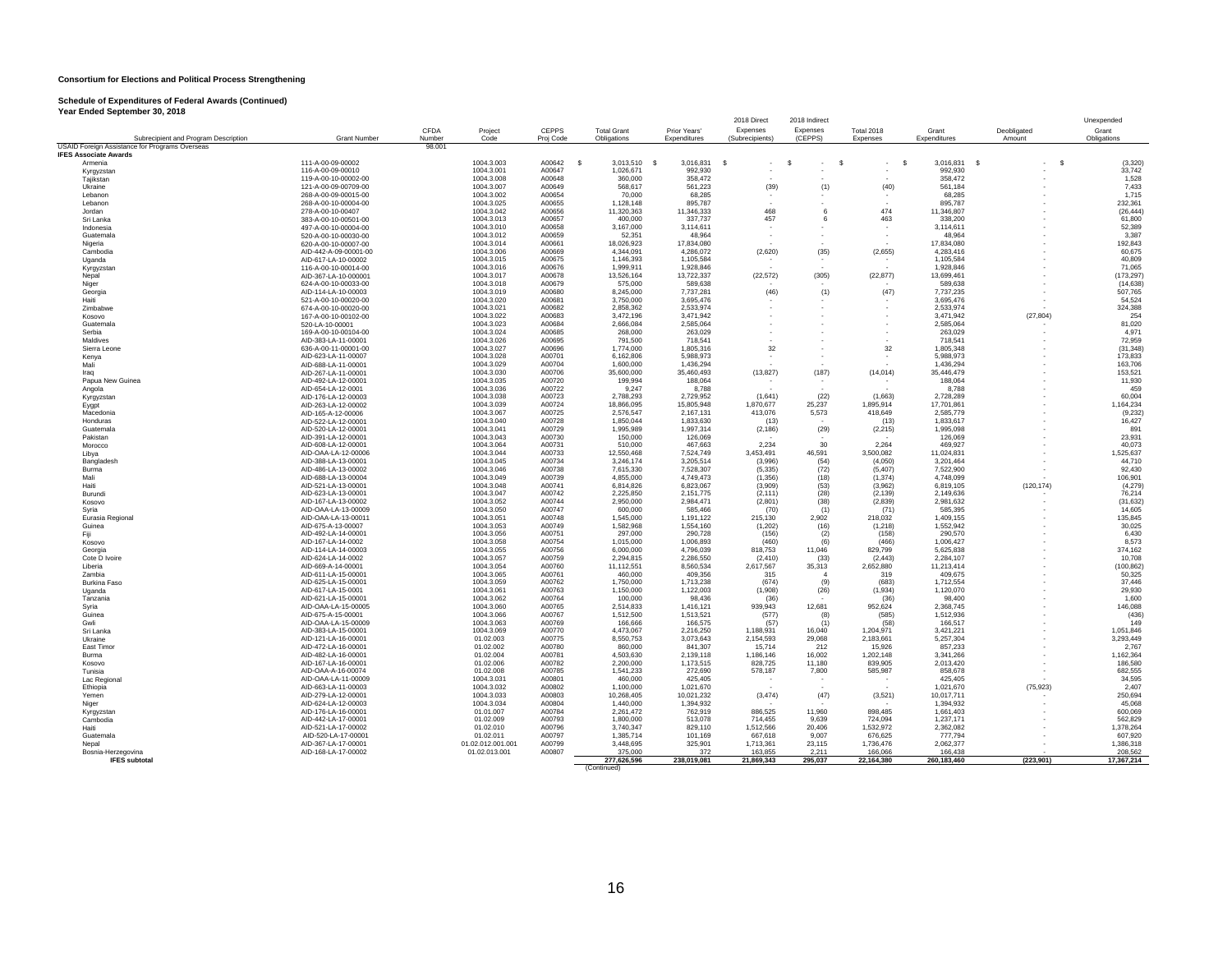| Subrecipient and Program Description<br>USAID Foreign Assistance for Programs Overseas | <b>Grant Number</b>                      | CFDA<br>Number<br>98.001 | Project<br>Code   | <b>CEPPS</b><br>Proj Code |    | <b>Total Grant</b><br>Obligations | Prior Years'<br>Expenditures | Expenses<br>(Subrecipients) | Expenses<br>(CEPPS) | Total 2018<br>Expenses | Grant<br>Expenditures                   | Deobligated<br>Amount | Grant                |
|----------------------------------------------------------------------------------------|------------------------------------------|--------------------------|-------------------|---------------------------|----|-----------------------------------|------------------------------|-----------------------------|---------------------|------------------------|-----------------------------------------|-----------------------|----------------------|
|                                                                                        |                                          |                          |                   |                           |    |                                   |                              |                             |                     |                        |                                         |                       |                      |
|                                                                                        |                                          |                          |                   |                           |    |                                   |                              |                             |                     |                        |                                         |                       | Obligations          |
| <b>IFES Leader Award</b>                                                               |                                          |                          |                   |                           |    |                                   |                              |                             |                     |                        |                                         |                       |                      |
| CEPPS EPT-Administration                                                               | AID-OAA-L-15-00007                       |                          | 1.01.001          | L00771                    | -S | 1,150,741 \$                      | 824.195                      | - S<br>509,044              | - S                 | 509,044<br>-9          | 1,333,240<br>$\mathbf{S}$<br>$^{\circ}$ | <b>S</b><br>٠         | (182, 499)           |
| <b>EMB Citizen Observer</b>                                                            | AID-OAA-L-15-00007                       |                          | 1.01.003          | L00773                    |    | 23,027                            | 14,425                       |                             |                     |                        | 14,425                                  |                       | 8,602                |
| Digital Age                                                                            | AID-OAA-L-15-00007                       |                          | 1.01.002          | L00774                    |    | 248,871                           | 237,348                      | 10,711                      |                     | 10,711                 | 248,059                                 |                       | 812                  |
| <b>DRC</b>                                                                             | AID-OAA-L-15-00007                       |                          | 1.01.004          | L00777                    |    | 214.063                           | 203.436                      | (34)                        |                     | (34)                   | 203.402                                 |                       | 10,661               |
| Pro-youth                                                                              | AID-OAA-L-15-00007                       |                          | 1.01.008          | L00787                    |    | 78,569                            | 27,489                       | 48,949                      |                     | 48,949                 | 76,438                                  |                       | 2,131                |
| Governance                                                                             | AID-OAA-L-15-00007                       |                          | 1.009             | L00788                    |    | 3.672                             |                              |                             |                     |                        |                                         |                       | 3.672                |
| VAWIE Online                                                                           | AID-OAA-L-15-00007                       |                          | 1.1.006           | L00789                    |    | 189,031                           | 43,452                       | 95,518                      |                     | 95,518                 | 138,969                                 |                       | 50,062               |
| <b>Elections On Trial</b>                                                              | AID-OAA-L-15-00007                       |                          | 1.01.005          | L00791                    |    | 238,096                           | 70,444                       | 122,104                     |                     | 122,104                | 192,548                                 |                       | 45,548               |
| Elect Leader in Crisis                                                                 | AID-OAA-L-15-00007                       |                          | 1.01.007          | L00792                    |    | 219.441                           | 45.864                       | 113,647                     |                     | 113,647                | 159.511                                 |                       | 59,930               |
| Gambia                                                                                 | AID-OAA-L-15-00007                       |                          | 1.01.002.001      | L00794                    |    | 183,882                           | 116,273                      | 67,505                      |                     | 67,505                 | 183,778                                 |                       | 104                  |
| Afghanistan                                                                            | AID-OAA-L-15-00007                       |                          | 1.01.011.001.001  | L00809                    |    | 219.375                           |                              | 196,772                     |                     | 196,772                | 196,772                                 |                       | 22,603               |
| Kenya                                                                                  | AID-OAA-L-15-00007                       |                          |                   | L00808                    |    | 474,998                           |                              | 322,691                     |                     | 322,691                | 322,691                                 |                       | 152,307              |
| Iraq                                                                                   | AID-OAA-L-15-00007                       |                          | 01.01.014.001.001 | L00812                    |    | 630.145                           |                              | 629,222                     |                     | 629,222                | 629.222                                 |                       | 923                  |
| Drc                                                                                    | AID-OAA-L-15-00007                       |                          | 01.01.015         | L00815                    |    | 50.112                            |                              | 57,819                      |                     | 57,819                 | 57,819                                  |                       | (7,707)              |
| <b>Inclusion Subgrant</b>                                                              | AID-OAA-L-15-00007                       |                          | 01.01.013         | L00818                    |    | 339,364                           |                              | 3,670                       |                     | 3,670                  | 3,670                                   |                       | 335,694              |
| Armenia                                                                                | AID-OAA-L-15-00007                       |                          | 01.01.017         | L00820                    |    | 237.973                           |                              | 211,603                     |                     | 211.603                | 211,603                                 |                       | 26,370               |
| Iraq                                                                                   | AID-OAA-L-15-00007                       |                          | 01.01.016         | L00821                    |    | 229,320                           |                              | 228,441                     |                     | 228,441                | 228,441                                 |                       | 879                  |
| Disinformation                                                                         | AID-OAA-L-15-00007                       |                          | 01.01.018         | L00826                    |    | 112,500                           |                              | 8.211                       |                     | 8.211                  | 8.211                                   |                       | 104.289              |
| ECEE                                                                                   | AID-OAA-L-15-00007                       |                          | 01.01.019         | L00833                    |    | 298.598                           |                              | 5.353                       |                     | 5.353                  | 5.353                                   |                       | 293.245              |
| <b>IFES</b> subtotal                                                                   |                                          |                          |                   |                           |    | 5,141,778                         | 1,582,926                    | 2,631,226                   | $\sim$              | 2,631,226              | 4,214,152                               | $\sim$                | 927,626              |
|                                                                                        |                                          |                          |                   |                           |    |                                   |                              |                             |                     |                        |                                         |                       |                      |
| <b>IRI Leader Award</b>                                                                | CEPPS IV AID-OAA-L-15-00008              |                          |                   |                           |    |                                   |                              |                             |                     |                        |                                         |                       |                      |
| CEPPS EPT-Administration                                                               | AID-OAA-L-15-00007                       |                          | 7005              | L00771                    |    | 768,377                           | 314,656                      | 242,607                     |                     | 242,607                | 557,263                                 |                       | 211,114              |
| Digital Age                                                                            | AID-OAA-L-15-00007                       |                          | 7006              | L00772                    |    | 229,026                           | 44,241                       | 64.847                      |                     | 64.847                 | 109.088                                 |                       | 119,938              |
| <b>DRC</b>                                                                             | AID-OAA-L-15-00007                       |                          | 7044              | L00777                    |    | 85.431                            | 63.470                       | 17.146                      |                     | 17.146                 | 80.617                                  |                       | 4,814                |
| Pro-youth                                                                              | AID-OAA-L-15-00007                       |                          | 7045              | L00787                    |    | 110,853                           | 14,534                       | 68,878                      |                     | 68,878                 | 83,412                                  |                       | 27,441               |
| Governance                                                                             | AID-OAA-L-15-00007                       |                          | 7046              | L00788                    |    | 408.049                           | 20.017                       | 124,108                     |                     | 124.108                | 144,125                                 |                       | 263,924              |
| Gambia                                                                                 | AID-OAA-L-15-00007                       |                          | 7036              | L00805                    |    | 444,000                           | 7,763                        | 407,714                     |                     | 407,714                | 415.477                                 |                       | 28,523               |
| Kenya                                                                                  | AID-OAA-L-15-00007                       |                          | 7047              | L00808                    |    | 50,000                            |                              | 37,388                      |                     | 37,388                 | 37,388                                  |                       | 12,612               |
| Drc                                                                                    | AID-OAA-L-15-00007                       |                          | 7022              | L00815                    |    | 29,227                            |                              | 24.476                      |                     | 24,476                 | 24.476                                  |                       | 4,751                |
| Zimbabwe                                                                               | AID-OAA-L-15-00007                       |                          | 7048              | L00817                    |    | 234.142                           |                              | 231,024                     |                     | 231.024                | 231,024                                 |                       | 3,118                |
| Iraq                                                                                   | AID-OAA-L-15-00007                       |                          | 7181              | L00821                    |    | 14,380                            |                              | 14.686                      |                     | 14,686                 | 14,686                                  |                       | (306)                |
| Armenia                                                                                | AID-OAA-L-15-00007                       |                          | 7065              | L00820                    |    | 149,908                           |                              | 83,728                      |                     | 83,728                 | 83,728                                  |                       | 66,180               |
| Disinformation                                                                         | AID-OAA-L-15-00007                       |                          | 7190              | L00826                    |    | 112,500                           |                              | 2.440                       |                     | 2.440                  | 2.440                                   |                       | 110,060              |
| Maldives                                                                               | AID-OAA-L-15-00007                       |                          | 7020              | L00827                    |    | 123,110                           |                              | 81,928                      |                     | 81,928                 | 81,928                                  |                       | 41,182               |
| Comm Diocese                                                                           | AID-OAA-L-15-00007                       |                          | 42                | L00838                    |    | 112,350                           |                              |                             |                     |                        |                                         |                       | 112,350              |
| Tanzania                                                                               | AID-OAA-L-15-00007                       |                          | 41                | L00839                    |    | 113,507<br>2.984.860              | 464.681                      | (159)<br>1.400.811          |                     | (159)<br>1.400.811     | (159)<br>1.865.493                      | $\sim$                | 113,666<br>1.119.367 |
| <b>IRI</b> subtotal                                                                    |                                          |                          |                   |                           |    |                                   |                              |                             |                     |                        |                                         |                       |                      |
| <b>NDI Leader Award</b>                                                                | CEPPS IV AID-OAA-L-15-00007              |                          |                   |                           |    |                                   |                              |                             |                     |                        |                                         |                       |                      |
| <b>CEPPS EPT-Administration</b>                                                        | AID-OAA-L-15-00007                       |                          | 16300             | L00771                    |    | 714,750                           | 327.138                      | 203,716                     |                     | 203,716                | 530,854                                 |                       | 183,896              |
| Digital Age                                                                            | AID-OAA-L-15-00007                       |                          | 16303             | L00772                    |    | 11,568                            | 5,362                        | 5,430                       |                     | 5,430                  | 10,792                                  |                       | 776                  |
| <b>EMB Citizen Obserber</b>                                                            | AID-OAA-L-15-00007                       |                          | 16301             | L00773                    |    | 231.345                           | 173,820                      | 54,477                      |                     | 54,477                 | 228,298                                 |                       | 3,047                |
| Abuse of State Resources                                                               | AID-OAA-L-15-00007                       |                          | 16302             | L00774                    |    | 25,000                            | 15,203                       |                             |                     |                        | 15,203                                  |                       | 9,797                |
| Dominican Republic                                                                     | AID-OAA-L-15-00007                       |                          | 16304             | L00776                    |    | 55,000                            | 54.409                       |                             |                     |                        | 54,409                                  |                       | 591                  |
| <b>DRC</b>                                                                             | AID-OAA-L-15-00007                       |                          | 16305             | L00777                    |    | 86,986                            | 80,370                       |                             |                     |                        | 80,370                                  |                       | 6,616                |
| Pro-youth                                                                              | AID-OAA-L-15-00007                       |                          | 17307             | L00787                    |    | 62,600                            | 22,952                       | 31,994                      |                     | 31,994                 | 54,946                                  |                       | 7,654                |
| Governance                                                                             | AID-OAA-L-15-00007                       |                          | 17309             | L00788                    |    | 5,917                             | 518                          |                             |                     |                        | 518                                     |                       | 5,399                |
| VAWIE Online                                                                           | AID-OAA-L-15-00007                       |                          | 17306             | L00789                    |    | 25,000                            | 8,279                        | 14,602                      |                     | 14,602                 | 22,881                                  |                       | 2,119                |
| LEAPP                                                                                  | AID-OAA-L-15-00007                       |                          | 17308             | L00790                    |    | 175,000                           | 23.076                       | 70.816                      |                     | 70.816                 | 93.892                                  |                       | 81.108               |
| Gambia                                                                                 | AID-OAA-L-15-00007                       |                          | 17310             | L00795                    |    | 199,336                           | 130,597                      | 66,339                      |                     | 66,339                 | 196,936                                 |                       | 2,400                |
| Kenva                                                                                  | AID-OAA-L-15-00007                       |                          | 18311 18312       | L00808                    |    | 1,425,000                         |                              | 1.311.435                   |                     | 1.311.435              | 1.311.435                               |                       | 113,565              |
| DRC                                                                                    | AID-OAA-L-15-00007                       |                          | 18313             | L00815                    |    | 28,991                            |                              | 24.309                      |                     | 24.309                 | 24.309                                  |                       | 4,682                |
| Serbia                                                                                 | AID-OAA-L-15-00007                       |                          | 18314             | L00816                    |    | 127.182                           |                              | 125.689                     |                     | 125,689                | 125,689                                 |                       | 1,493                |
| Zimbabwe                                                                               | AID-OAA-L-15-00007                       |                          | 18315             | L00817                    |    | 234.340                           |                              | 234.340                     |                     | 234.340                | 234.340                                 |                       |                      |
| Venezuela                                                                              | AID-OAA-L-15-00007                       |                          | 18316             | L00819                    |    | 270,000                           |                              | 249,675                     |                     | 249,675                | 249,675                                 |                       | 20,325               |
| Iraq                                                                                   | AID-OAA-L-15-00007<br>AID-OAA-L-15-00007 |                          | 18319<br>18317    | L00821<br>L00820          |    | 25,905                            |                              | 10,567                      |                     | 10,567<br>33.546       | 10,567                                  |                       | 15,338               |
| Armenia                                                                                | AID-OAA-L-15-00007                       |                          | 18318             | L00825                    |    | 105,000<br>150,000                |                              | 33,546<br>26,123            |                     | 26,123                 | 33,546<br>26,123                        |                       | 71,454<br>123,877    |
| Armenia<br>Disinformation                                                              | AID-OAA-L-15-00007                       |                          |                   | L00826                    |    | 230,000                           |                              |                             |                     |                        |                                         |                       | 230,000              |
| <b>NDI</b> subtotal                                                                    |                                          |                          |                   |                           |    | 4.188.920                         | 841.724                      | 2.463.058                   | $\sim$              | 2.463.058              | 3.304.783                               |                       | 884.137              |
|                                                                                        |                                          |                          |                   |                           |    | (Continued)                       |                              |                             |                     |                        |                                         |                       |                      |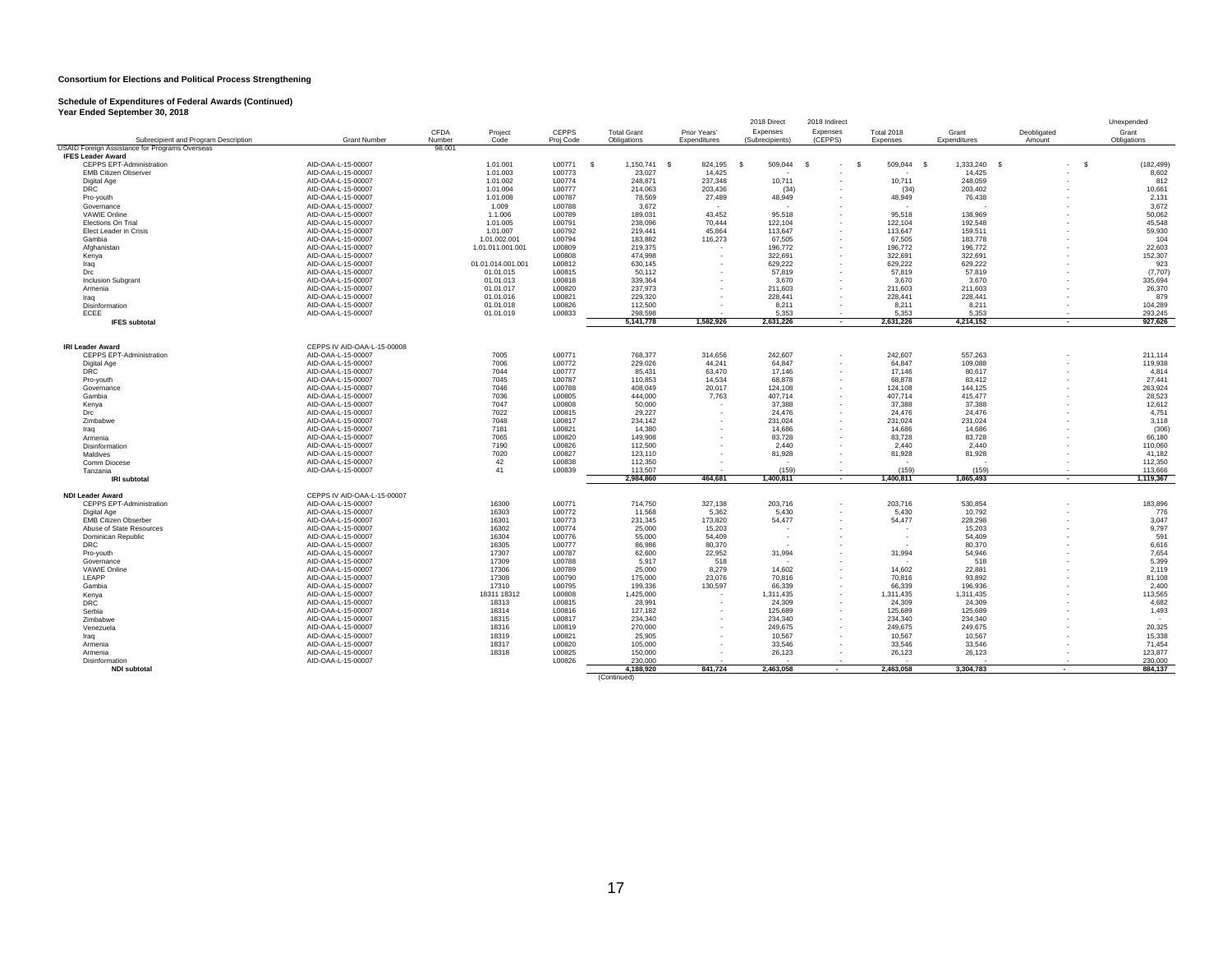# **Schedule of Expenditures of Federal Awards (Continued) Year Ended September 30, 2018**

|                                                |                         |        |             |              |                    |              |                          | 2018 Direct     |        | 2018 Indirect |            |     |              |             |              | Unexpended  |
|------------------------------------------------|-------------------------|--------|-------------|--------------|--------------------|--------------|--------------------------|-----------------|--------|---------------|------------|-----|--------------|-------------|--------------|-------------|
|                                                |                         | CFDA   | Project     | <b>CEPPS</b> | <b>Total Grant</b> |              | Prior Years'             | Expenses        |        | Expenses      | Total 2018 |     | Grant        | Deobligated |              | Grant       |
| Subrecipient and Program Description           | <b>Grant Number</b>     | Number | Code        | Proj Code    | Obligations        |              | Expenditures             | (Subrecipients) |        | (CEPPS)       | Expenses   |     | Expenditures | Amount      |              | Obligations |
| USAID Foreign Assistance for Programs Overseas |                         | 98.001 |             |              |                    |              |                          |                 |        |               |            |     |              |             |              |             |
| IRI                                            | <b>ASSOCIATE AWARDS</b> |        |             |              |                    |              |                          |                 |        |               |            |     |              |             |              |             |
| Tanzania                                       | 72062118LA00001         |        | 8131        | A00810 \$    |                    | 1.934.804 \$ | $\overline{\phantom{a}}$ | 446.582<br>- \$ |        | $6.025$ \$    | 452.607    | - S | 452.607 \$   | a.          | $\mathbf{s}$ | 1.482.197   |
| Nigeria                                        | 72062018LA00001         |        | 8132        | A00813       |                    | 2,486,175    | $\overline{\phantom{a}}$ | 1,254,064       |        | 16,919        | 1,270,983  |     | 1,270,982    |             |              | 1,215,193   |
| Sierra Leone                                   | 72063618LA00001         |        | 8133        | A00814       |                    | 1,150,000    | $\overline{\phantom{a}}$ | 801,705         |        | 10,816        | 812,521    |     | 812,520      |             |              | 337,480     |
| Zimbabwe                                       | 72061318LA00001         |        | 8134        | A00822       |                    | 1,325,081    | $\overline{\phantom{a}}$ | 925,600         |        | 12,487        | 938,087    |     | 938,087      |             |              | 386,994     |
| Nigeria                                        | 72062018LA00002         |        | 8135        | A00823       |                    | 1,170,894    | ٠                        | 154,601         |        | 2.086         | 156,687    |     | 156,686      |             |              | 1,014,208   |
| <b>DRC</b>                                     | 72066018LA00001         |        | 8136        | A00828       |                    | 350,000      | $\overline{\phantom{a}}$ | 20,229          |        | 273           | 20.502     |     | 20,502       |             |              | 329,498     |
| Afghanistan                                    | 72030618LA00004         |        | 8188        | A00830       |                    | 550,000      | ٠                        | 9,251           |        | 125           | 9,376      |     | 9,376        |             |              | 540,624     |
| <b>REAPPS</b>                                  | 7200AA18LA00005         |        | 0007/0004   | A00831       |                    | 932,470      | $\overline{\phantom{a}}$ | 9.577           |        | 129           | 9.706      |     | 9.706        |             |              | 922,764     |
| Armenia                                        | 72011118LA00002         |        | 31          | A00834       |                    | 1,036,279    | $\overline{\phantom{a}}$ |                 | 2.712  | 37            | 2,749      |     | 2,748        |             |              | 1,033,531   |
| Pacific Islands                                | 7200AA18CA00061         |        | 33          | A00836       |                    | 750,000      | $\overline{\phantom{a}}$ |                 | 340    | -5            | 345        |     | 345          |             |              | 749,655     |
| Iraq                                           | 72026718LA00002         |        | 32          | A00837       |                    | 4.300.000    | $\overline{\phantom{a}}$ |                 |        |               |            |     |              |             |              | 4.300.000   |
| <b>IRI</b> subtotal                            |                         |        |             |              |                    | 15,985,703   | $\sim$                   | 3.624.661       |        | 48,902        | 3,673,563  |     | 3,673,559    | $\sim$      |              | 12,312,144  |
|                                                |                         |        |             |              |                    |              |                          |                 |        |               |            |     |              |             |              |             |
| <b>IFES Associate Awards</b>                   |                         |        |             |              |                    |              |                          |                 |        |               |            |     |              |             |              |             |
| Tanzania                                       | 72062118LA00001         |        | 01.02.014   | A00810       |                    | 1,083,490    | ٠                        | 175,702         |        | 2,370         | 178,072    |     | 178,073      |             |              | 905,418     |
| Sierra Leone                                   | 72063618LA00001         |        | 01.02.015   | A00814       |                    | 75,000       | $\overline{\phantom{a}}$ | 45.276          |        | 611           | 45.887     |     | 45.887       |             |              | 29,113      |
| DRC                                            | 72066018LA00001         |        | 01.02.021   | A00828       |                    | 650,000      | $\overline{\phantom{a}}$ | 167,799         |        | 2,264         | 170,063    |     | 170,062      |             |              | 479,938     |
| Malawi                                         | 72061218LA00001         |        | 01.02.017   | A00829       |                    | 375,000      | $\overline{\phantom{a}}$ |                 | 6,555  | 88            | 6.643      |     | 6,644        |             |              | 368,356     |
| Afghanistan                                    | 72030618LA00004         |        | 01.02.018   | A00830       |                    | 550,000      | $\overline{\phantom{a}}$ | 15.769          |        | 213           | 15,982     |     | 15,981       |             |              | 534,019     |
| <b>REAPPS</b>                                  | 7200AA18LA00005         |        | 01.02.022   | A00831       |                    | 517,227      | $\overline{\phantom{a}}$ | 10,161          |        | 137           | 10,298     |     | 10,298       |             |              | 506,929     |
| Armenia                                        | 72011118LA00002         |        | 01.02.020   | A00834       |                    | 1,036,279    |                          |                 | 416    | 6             | 422        |     | 422          |             |              | 1,035,857   |
| Pacific Islands                                | 7200AA18CA00061         |        | 01.02.024   | A00836       |                    | 1,200,000    | $\overline{\phantom{a}}$ |                 | $\sim$ | ٠             |            |     |              |             |              | 1,200,000   |
| Iraq                                           | 72026718LA00002         |        | 01.02.023   | A00837       |                    | 5.100.000    |                          |                 |        |               |            |     |              |             |              | 5.100.000   |
| <b>IFES</b> subtotal                           |                         |        |             |              |                    | 10.586.996   | $\sim$                   | 421.678         |        | 5.689         | 427.367    |     | 427,367      | $\sim$      |              | 10,159,630  |
|                                                |                         |        |             |              |                    |              |                          |                 |        |               |            |     |              |             |              |             |
| <b>NDI</b>                                     | ASSOCIATE AWARDS        |        |             |              |                    |              |                          |                 |        |               |            |     |              |             |              |             |
| Armenia                                        | 72011118LA00002         |        | 18524       | A00834       |                    | 1,036,279    | $\overline{\phantom{a}}$ |                 | 706    | 10            | 716        |     | 716          |             |              | 1,035,563   |
| <b>REAPPS</b>                                  | 7200AA18LA00005         |        | 18525/18526 | A00831       |                    | 932,470      | $\overline{\phantom{a}}$ |                 | 3,484  | 47            | 3,531      |     | 3,531        |             |              | 928,939     |
| Zambia                                         | 72061118LA00001         |        | 18521       | A00824       |                    | 2,150,000    | $\overline{\phantom{a}}$ | 90,037          |        | 1,215         | 91,252     |     | 91,252       |             |              | 2,058,748   |
| Malawi                                         | 72061218LA00001         |        | 18522       | A00829       |                    | 2,325,000    | ٠                        | 91,250          |        | 1,231         | 92,481     |     | 92,481       |             |              | 2,232,519   |
| Nigeria                                        | 72062018LA00002         |        | 18520       | A00823       |                    | 1,115,874    | $\overline{\phantom{a}}$ | 127,415         |        | 1,719         | 129,134    |     | 129,134      |             |              | 986,740     |
| Afghanistan                                    | 72030618LA00004         |        | 18523       | A00830       |                    | 4,400,000    | $\overline{\phantom{a}}$ | 180,335         |        | 2,433         | 182,768    |     | 182,768      |             |              | 4,217,232   |
| Sierra Leone                                   | 72063618LA00001         |        | 18517       | A00814       |                    | 275,000      | ٠                        | 222,923         |        | 3,007         | 225,930    |     | 225,931      |             |              | 49,069      |
| Tanzania                                       | 72062118LA00001         |        | 18514       | A00810       |                    | 1,702,628    | $\overline{\phantom{a}}$ | 487.426         |        | 6.576         | 494.002    |     | 494,002      |             |              | 1,208,626   |
| Zimbabwe                                       | 72061318LA00001         |        | 18519       | A00822       |                    | 1,466,575    | $\overline{\phantom{a}}$ | 962,580         |        | 12,986        | 975,566    |     | 975,566      |             |              | 491,009     |
| Kosovo                                         | 72016718LE00001         |        | 18516       | A00811       |                    | 2,095,000    | $\overline{\phantom{a}}$ | 1,129,270       |        | 15,235        | 1,144,505  |     | 1,144,505    |             |              | 950,495     |
| Subtotal                                       |                         |        |             |              |                    | 17,498,826   | $\sim$                   | 3,295,426       |        | 44,459        | 3,339,885  |     | 3,339,886    | $\sim$      |              | 14,158,940  |
|                                                |                         |        |             |              |                    |              |                          |                 |        |               |            |     |              |             |              |             |
|                                                |                         |        |             |              |                    |              |                          |                 |        |               |            |     |              |             |              |             |
|                                                |                         |        |             |              |                    |              |                          |                 |        |               |            |     |              |             |              |             |

**Total federal expenditures and total CFDA 98.001 \$ 1,134,656,389 \$ 939,342,476 \$ 79,461,523 \$ 984,397 \$ 80,445,920 \$ 1,019,788,394 \$ (1,534,245) \$ 114,792,070**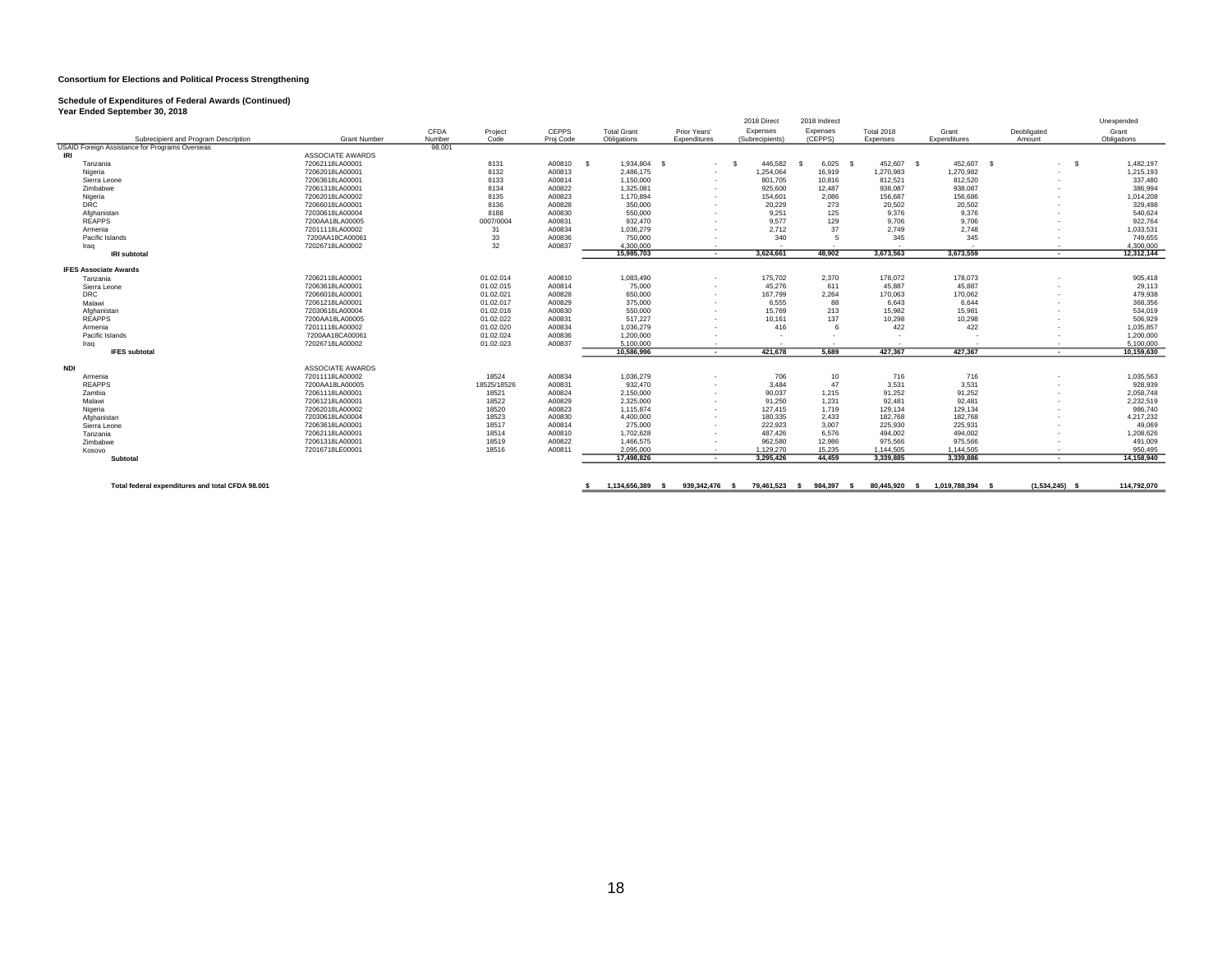# **Notes to Schedule of Expenditures of Federal Awards**

# **Note 1. Basis of Presentation**

The accompanying schedule of expenditures of federal awards (the schedule) includes federal grant activity of Consortium for Elections and Political Process Strengthening (CEPPS) and is presented on the accrual basis. The information in this schedule is presented in accordance with the requirements of Title 2 U.S. *Code of Federal Regulations Part 200, Uniform Administrative Requirements, Cost Principles, and Audit requirements for Federal Awards* (Uniform Guidance). Therefore, some amounts presented in this schedule may differ from amounts presented in, or used in the preparation of, the basic financial statements.

U.S. Agency for International Development (USAID) has been designated as CEPPS's oversight agency for the single audit.

# **Note 2. Summary of Significant Accounting Policies**

Expenditures reported on the Schedule are reported on the accrual basis of accounting. Such expenditures are recognized following the cost principles contained in the Uniform Guidance, wherein certain types of expenditures are not allowable or are limited as to reimbursement.

# **Note 3. Unexpended Grant Obligations**

Unexpended grant obligations are presented on an individual project code level in the accompanying schedule of expenditures of federal awards, for both leader awards and associate awards. These project codes are internal designations. Accordingly, the totals by grant number represent the actual unexpended grant obligations with the funding agency. When there are unexpended grant obligations at the end of the grant period, the funding agency will either deobligate the funds or amend the grant agreement to extend the grant period. Deobligated amounts have been removed from the total grant obligations presented.

# **Note 4. Subrecipient Expenditures**

CEPPS was formed as a joint venture of International Republican Institute, International Foundation for Electoral Systems, and National Democratic Institute for International Affairs (collectively, the Joint Venturers). CEPPS was formed for the purpose of submitting applications for grant awards to USAID in implementing political and electoral strengthening programs in foreign countries; however, all programmatic activity is conducted by the Joint Venturers. Accordingly, all direct expenditures of CEPPS represent subrecipient expenditures.

# **Note 5. Indirect Cost Rate**

The accompanying indirect rate calculation is prepared in accordance with Uniform Guidance, and additional regulations issued by USAID.

CEPPS negotiates an indirect cost rate with the federal government and therefore does not qualify for the use of the 10% de minimis cost rate option.

# **Note 6. Awards With Negative Values**

Negative amounts shown on the Schedule represent adjustments or credits made in the normal course of business to amounts reported as expenditures in prior years. Several of CEPPS's awards with federal agencies had negative values for the year ended September 30, 2018. The primary reasons for the negative balances are due to indirect rate adjustments, liquidations of project holder advances, corrections of prior year mis-postings, reclassification of disallowed costs and foreign currency fluctuations.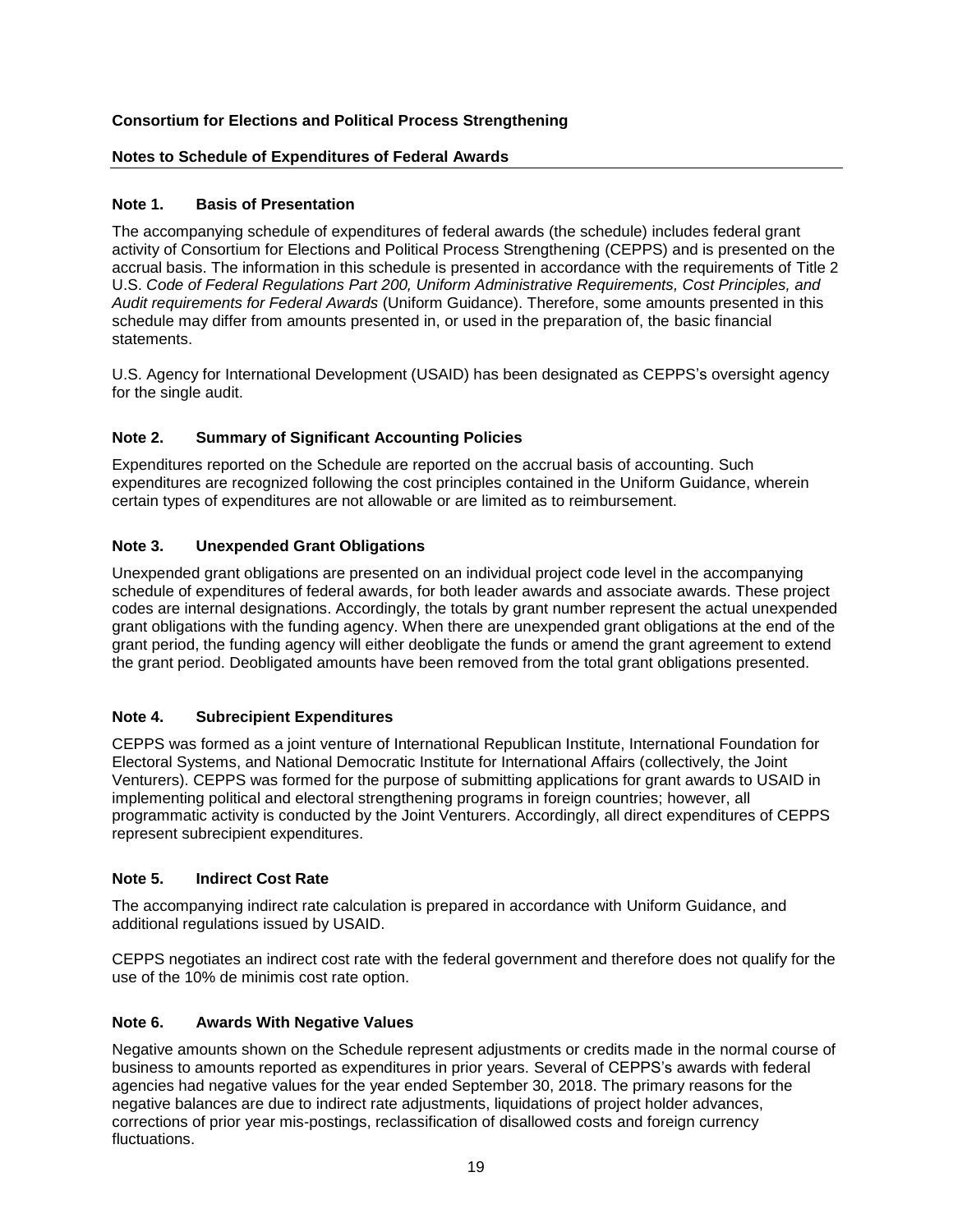# **Schedule of Indirect Cost Pool, Applicable Base and Final Overhead Rate Calculation Year Ended September 30, 2018**

| \$<br>24,922,247 |
|------------------|
| 21,758,175       |
| 32,781,101       |
| 79,461,523       |
|                  |
| 2,631,226        |
| 1,400,811        |
| 2,463,058        |
| 6,495,095        |
| 72,966,428       |
|                  |
|                  |
|                  |
| 300,732          |
| 274,644          |
| 409,021          |
| 984,397          |
| 1.35%            |
| 2.25%            |
| \$<br>\$.        |

 \*CEPPS's indirect rate covers administrative costs related to Associate awards only. The applicable base represents CEPPS's total direct costs (defined as total costs incurred by the CEPPS partners, including each partner's approved indirect cost rates) less costs associated with leader awards.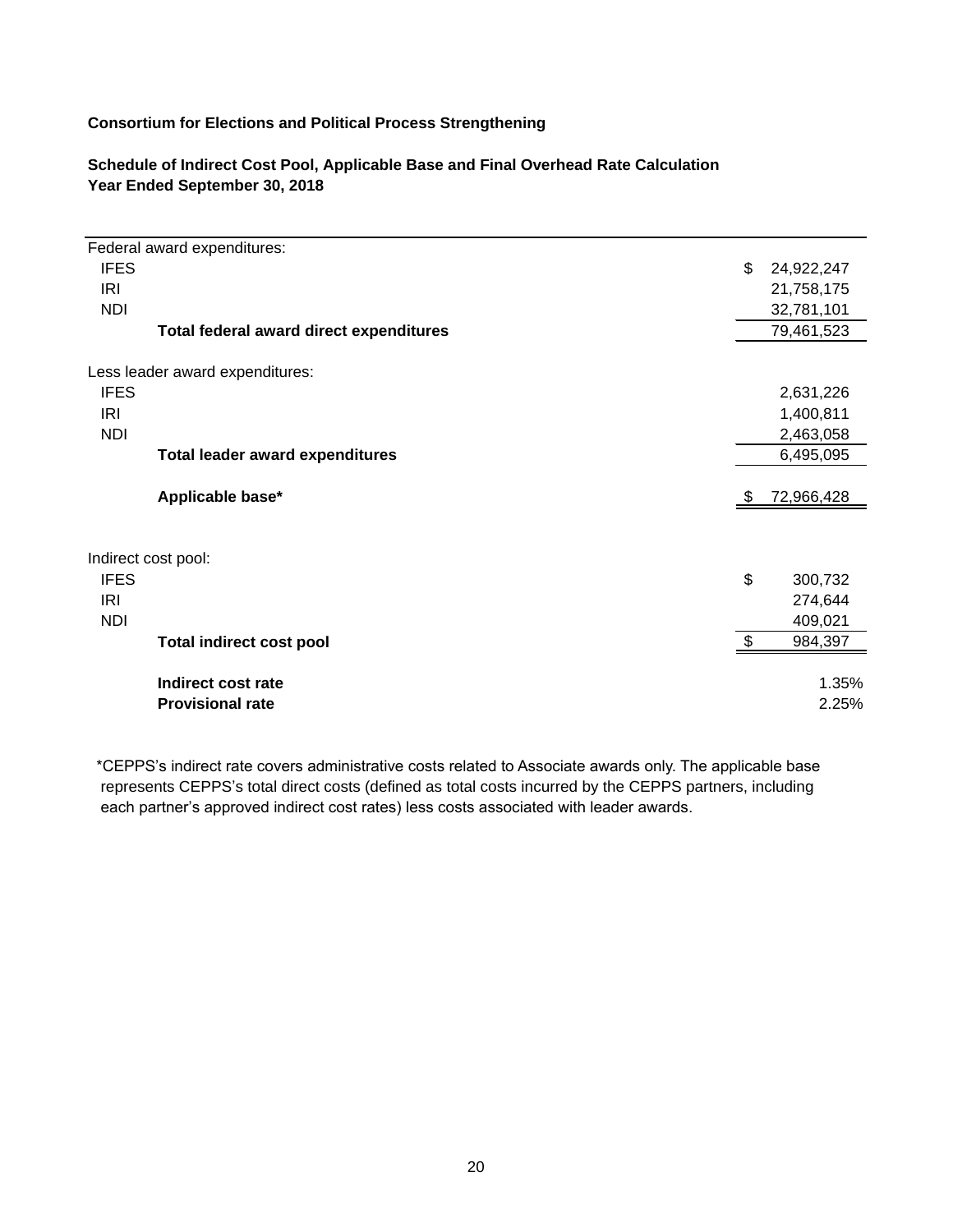### **Schedule of Findings and Questioned Costs Year Ended September 30, 2018**

# **Section I. Summary of Auditor's Results**

# *Financial Statements*

| Auditee qualified as low-risk auditee?                                                                                     | Yes<br>No<br>х                                                                            |
|----------------------------------------------------------------------------------------------------------------------------|-------------------------------------------------------------------------------------------|
| Dollar threshold used to distinguish between<br>Type A and Type B programs:                                                | \$2,413,378                                                                               |
| CFDA Number(s)<br>98.001                                                                                                   | Name of Federal Program or Cluster<br>USAID - Foreign Assistance for<br>Programs Overseas |
| Identification of major program.                                                                                           |                                                                                           |
| Any auditor findings disclosed that are required<br>to be reported in accordance with 2 CFR 200.516(a)?                    | Yes<br>No<br>X                                                                            |
| Type of auditor's report issued on compliance<br>for major programs:                                                       | Unmodified                                                                                |
| Internal control over major programs:<br>Material weakness(es) identified?<br>Significant deficiency(ies) identified?      | Yes<br>X<br>No<br>Yes<br>X<br>None Reported                                               |
| <b>Federal Awards</b>                                                                                                      |                                                                                           |
| Noncompliance material to financial statements noted?                                                                      | No<br>Yes<br>X                                                                            |
| Internal control over financial reporting:<br>Material weakness(es) identified?<br>Significant deficiency(ies) identified? | <b>No</b><br>Yes<br>х<br>X<br>Yes<br>None Reported                                        |
| Type of report the auditor issued on whether the financial<br>statements audited were prepared in accordance with GAAP:    | Unmodified                                                                                |

(Continued)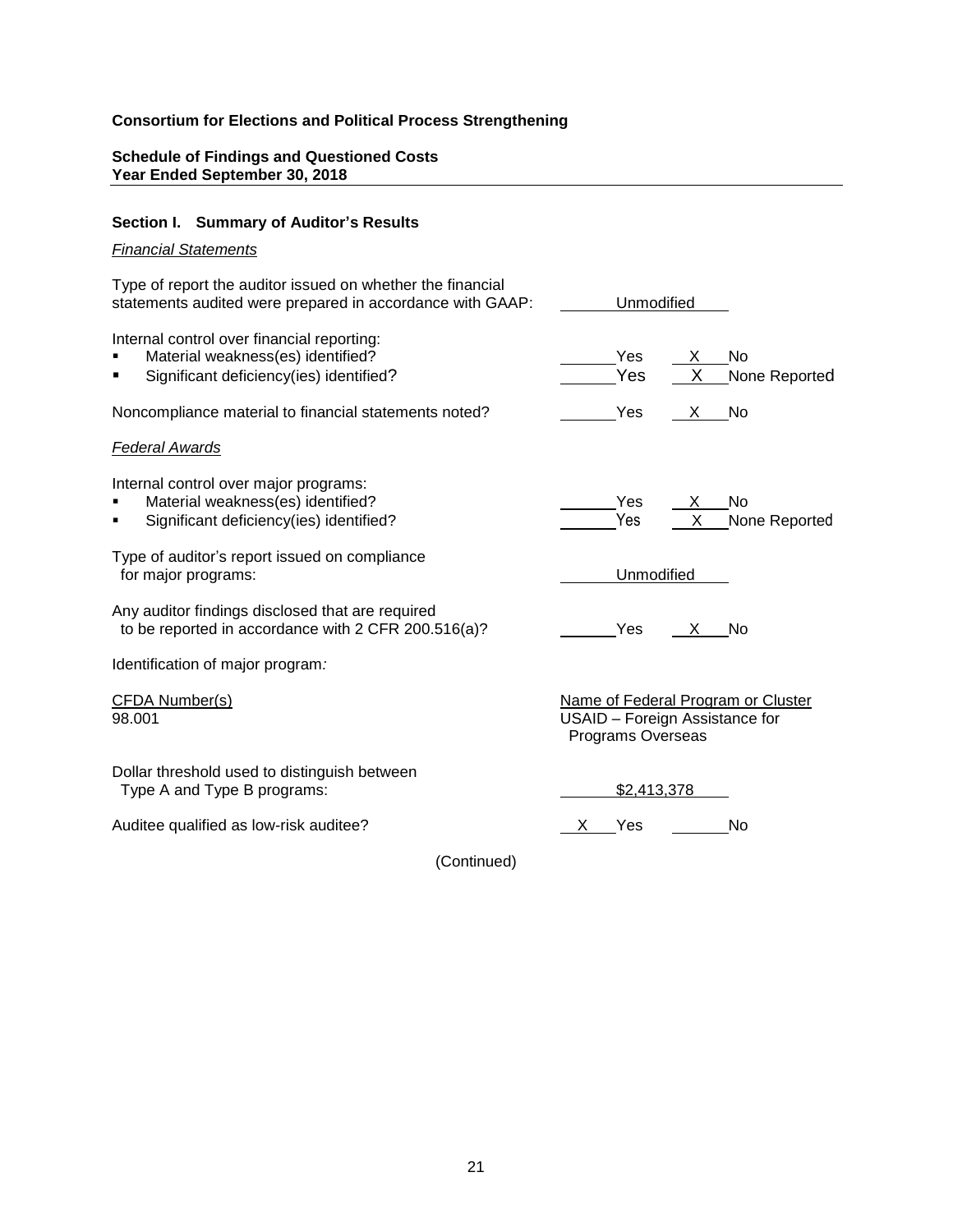### **Schedule of Findings and Questioned Costs (Continued) Year Ended September 30, 2018**

# **Section II. Financial Statement Findings**

None reported.

# **Section III. Findings and Questioned Costs for Federal Awards**

None reported.